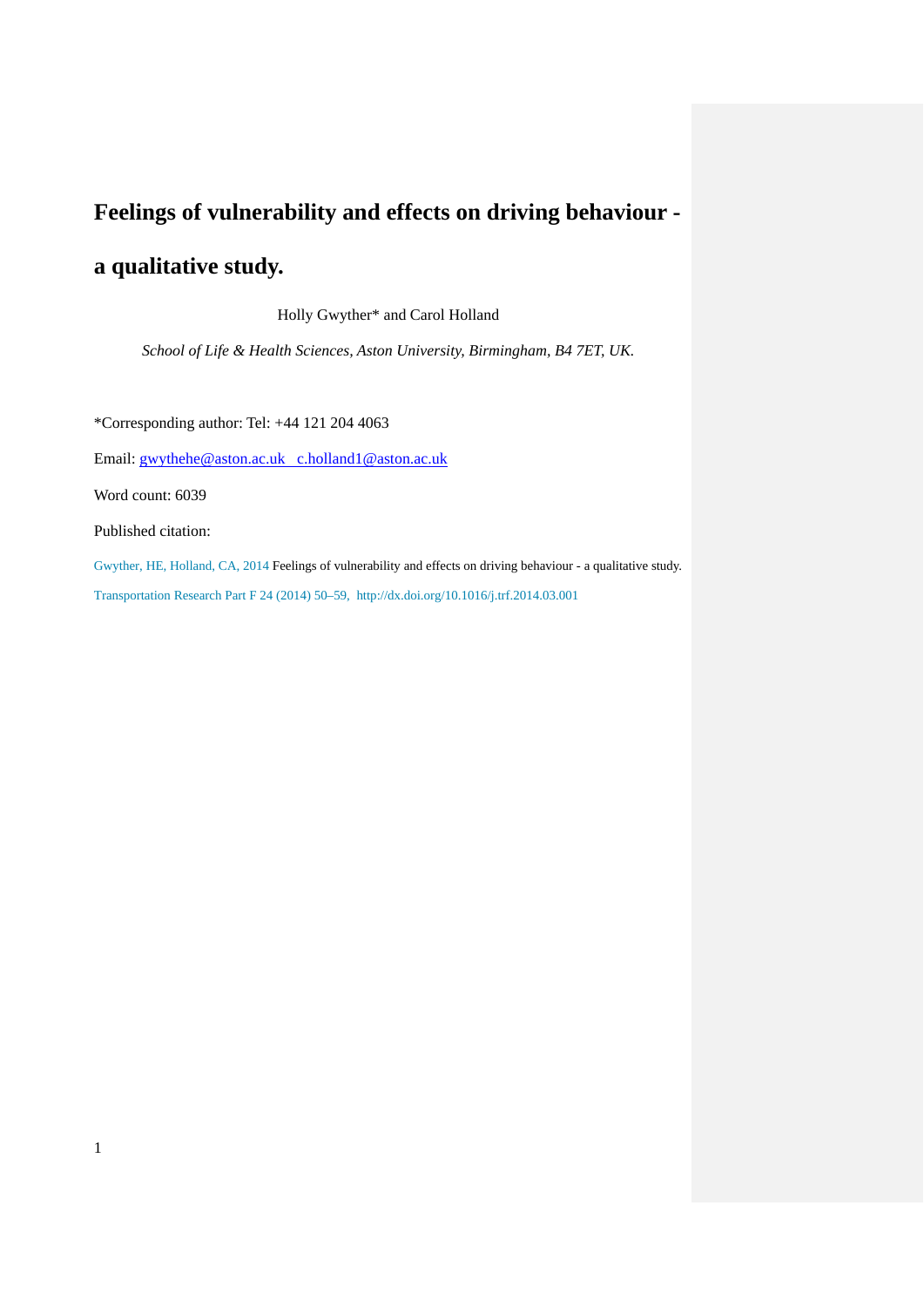#### **Abstract**

Feelings of vulnerability in driving can be considered an emotional response to risk perception and the coping strategies adopted could have implications for continued mobility. In a series of focus groups with 48 licensed drivers aged 18-75 years, expressions of vulnerability in driver coping behaviours were examined. Despite feelings of vulnerability appearing low, qualitative thematic analysis revealed a complex array of coping strategies in everyday driving including planning, use of 'co-pilots', self-regulation, avoidance and confrontive coping, i.e. intentional aggression toward other road users. The findings inform future intervention studies to enable appropriate coping strategy selection and prolong independent mobility in older adults.

#### **Keywords**

Driving behaviour; coping; feelings of vulnerability; older adults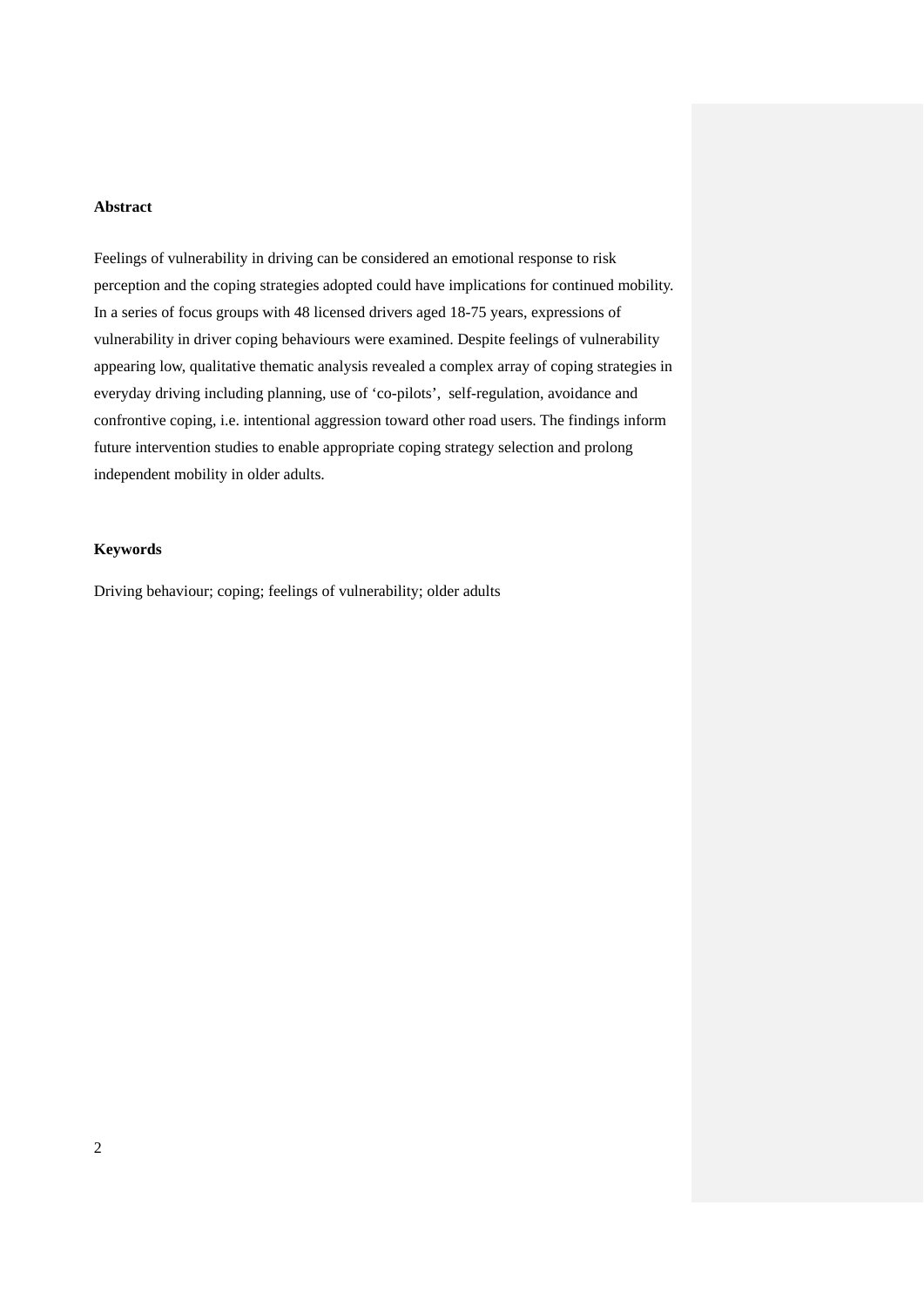#### **1. Introduction**

Feelings of vulnerability as a driver go beyond worries about driving. They reflect emotions about potential susceptibility to harm and can be thought of as an affective response to perceived risk (Klein, Harris, Ferrer, & Zajac, 2011). Given that risk judgements vary between individuals (Millstein & Halpern-Felsher, 2002), it is likely that emotional responses to risk will similarly vary. The aim of this study is to examine whether emotional responses to risk affect driver coping functions and constrain driving or mobility behaviour. If this is the case, then theory based interventions could potentially educate drivers to recognise and overcome such feelings. If drivers are selecting inappropriate, emotion focused (affective) coping strategies such as unnecessary avoidance (over-regulation), modifications to their driving through the adoption of more positive, cognitive (instrumental), coping strategies such as pre-journey planning or vehicle modifications, may assist them to gain confidence, drive more safely and cope in situations they may have avoided previously.

This study begins with the premise that feelings of vulnerability affect normal driving behaviour. A number of studies have demonstrated that females are more likely than males to restrict or self-regulate their driving (Bauer, Adler, Kuskowski, & Rottunda, 2003; Charlton, et al., 2006; Donorfio, D'Ambrosio, Coughlin, & Mohyde, 2008). The reasons for these gender differences are unclear. However, anxiety (Gwyther & Holland, 2012) and risk sensitivity (Ulleberg & Rundmo, 2002) are likely factors.

In a study of young Norwegian drivers, Ulleberg and Rundmo (2002) noted that a group of predominantly female (84%), low risk drivers reported high levels of anxiety and significantly overestimated their risk of being injured in a collision, while Gwyther and Holland (2012), established a link between anxiety and unnecessary driving avoidance or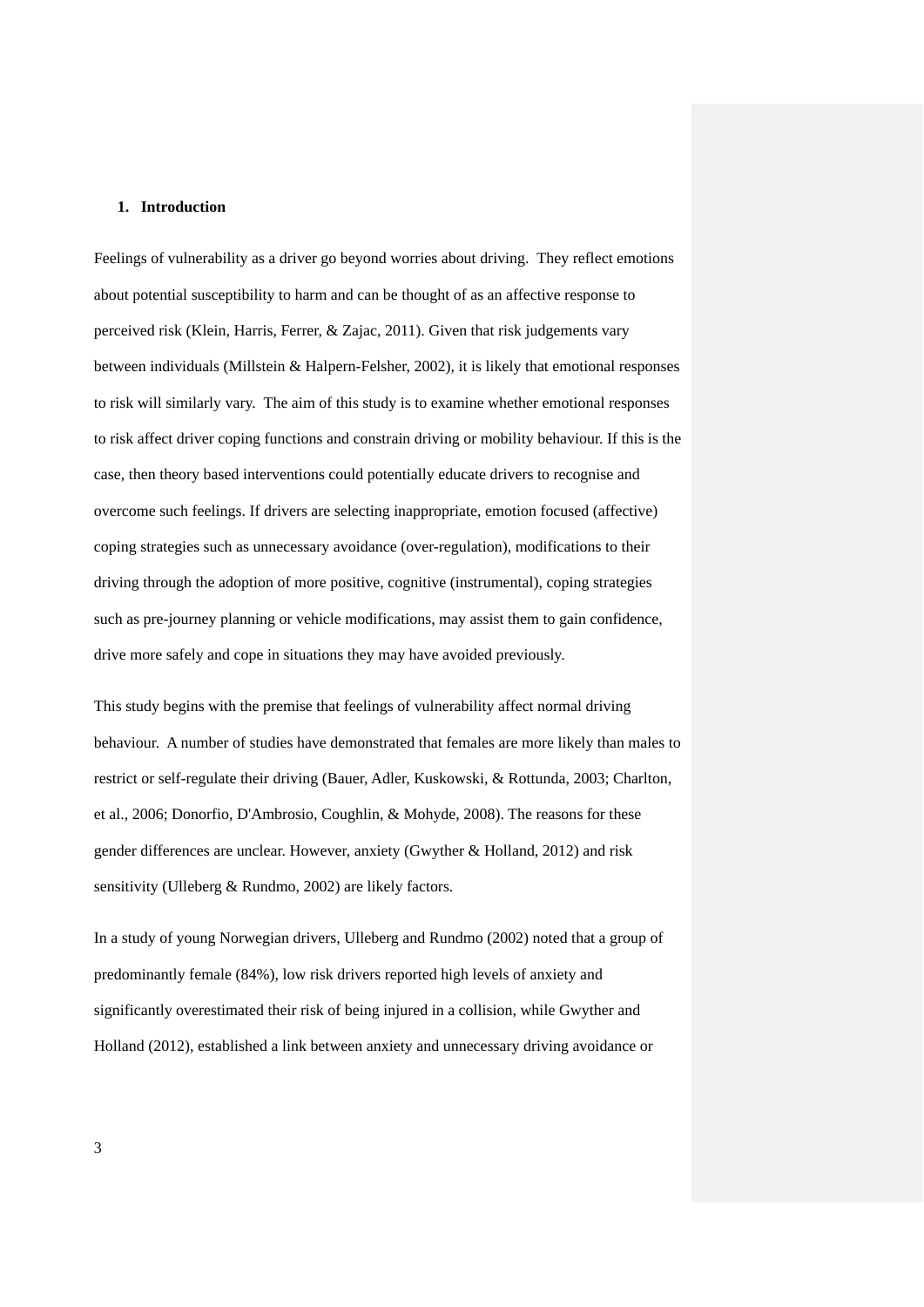'over-regulation'. These findings suggest that some drivers are comparatively more sensitive to risk than others and this may influence their coping strategy selection.

Driver coping behaviour has been widely studied in relation to stress (Matthews, 2002), fear (Taylor, Deane, & Podd, 2002) and anxiety (Clapp, et al., 2011). Since feelings of vulnerability can be conceptualised by such feelings, it is likely that the coping strategies adopted will be similar.

Transactional models of driver stress (e.g. Lazarus & Folkman, 1984; Matthews, 2002) suggest that personality and environmental factors affect cognitive processes, generating subjective stress symptoms and impairing driving performance. Reliability studies (Lajunen & Summala, 1995; Matthews, Desmond, Joyner, Carcary, & Gilliland, 1997) have established three dimensions of driver stress: alertness, aggression and dislike of driving.

a) Alertness describes an inclination toward risk awareness and hazard scanning. This is an adaptive, rational response to driving stress (Matthews, Dorn, & Glendon, 1991) and is characterized by observation and planning which are highly desirable characteristics for safe driving.

b) Aggressive driving incorporates anger and risk-taking behaviours. When aggression is used in response to stress, it is known as 'confrontive coping' (Matthews, 2002) and includes behaviours such as shouting, gesticulating and tailgating. Confrontive coping is a risky driving behaviour and has been associated with a higher rate of vehicle collisions (Dula & Ballard, 2003; King & Parker, 2008)

c) Dislike of driving can be conceptualised by feelings of anxiety and low confidence. In terms of coping, it leads to driving avoidance (Ehlers, Hofmann, Herda, & Roth, 1994) as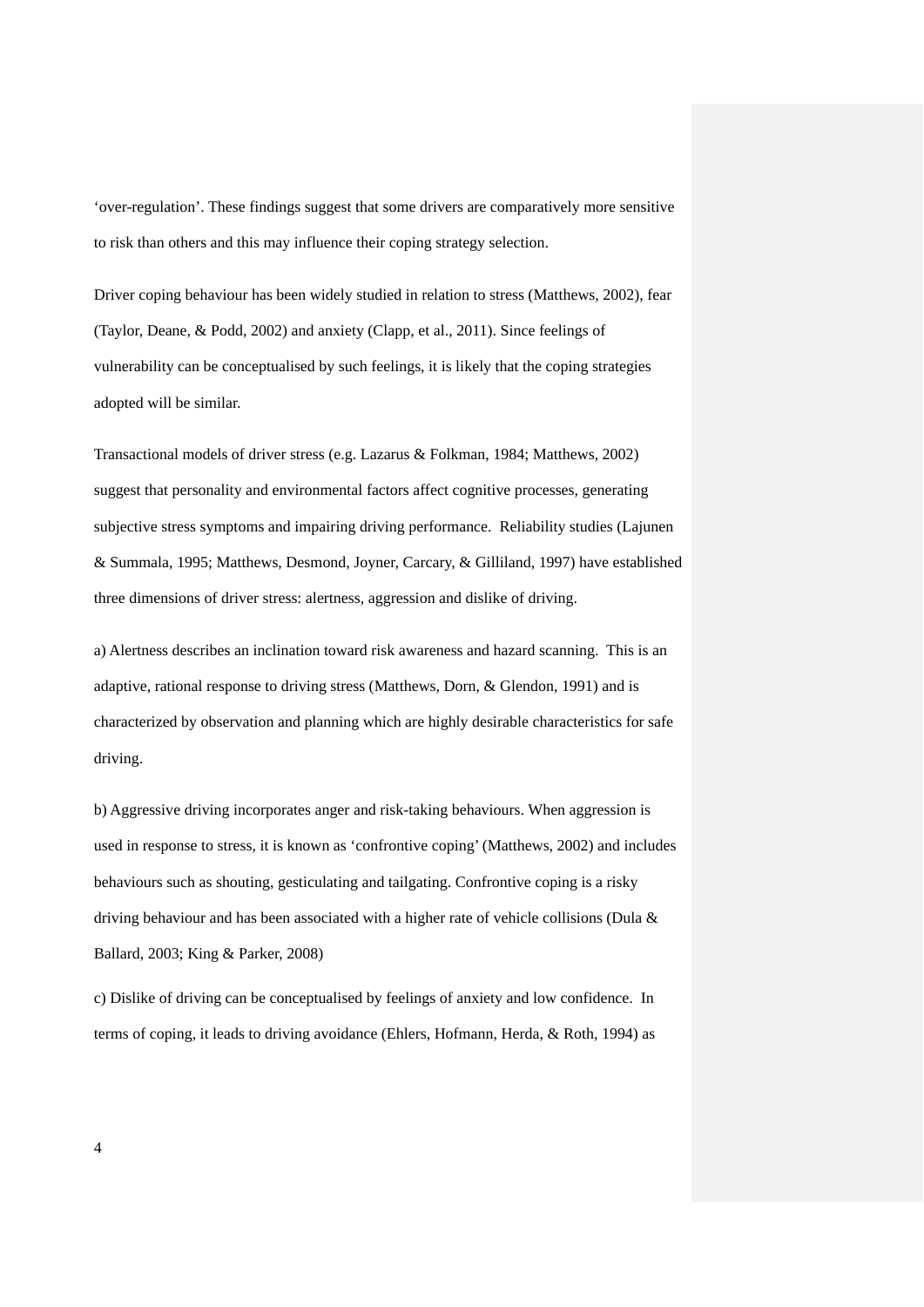well as disconnection from the driving task and a tendency to become distracted and display attention gaps (Matthews, et al., 1997; Taubman-Ben-Ari, Mikulincer, & Gillath, 2004).

Traditionally, the terms avoidance and 'self-regulation' have been used interchangeably in driving research with avoidance being particularly prevalent in challenging circumstances, e.g. unfamiliar routes/poor weather/ heavy traffic (Baldock, Mathias, McLean, & Berndt, 2006; Charlton, et al., 2006). However, self-regulation encompasses a broader spectrum of behaviours including restrictive practices such as trip combining and reduction in mileages (Charlton, et al., 2006; Marottoli & Richardson, 1998), active planning strategies including route planning and vehicle adaptations (Molnar, Eby, Scott Roberts, St.Louis, & Langford, 2009) and collaborative strategies such as taking a passenger to assist with navigation and hazard spotting tasks (Shua-Haim, Shua-Haim, & Ross, 1999; Vrkljan & Millar Polgar, 2007).

Research shows that avoidance is particularly prevalent in anxious drivers, inexperienced drivers and older drivers (Baldock, et al., 2006; Charlton, et al., 2006; Gwyther & Holland, 2012). Ultimately, avoidance of the stressor can lead to giving-up driving altogether. While many drivers retire from driving at a suitable time, it is widely reported that a substantial number stop prematurely with recent estimates of 30% stopping before they need to (Lang, Parkes, & Fernandez Medina, 2013), risking a range of detrimental consequences including loneliness and depression (Marottoli, et al., 2000; Oxley & Whelan, 2008). It is well established that female drivers consistently give up driving earlier and in better health than their male counterparts (Charlton, et al., 2006; Hakamies-Blomqvist & Siren, 2003; Siren & Hakamies-Blomqvist, 2005) which may be linked to greater anxiety as noted previously, and contributing to older women's greater isolation and all the implications that has for health, quality of life, and social care requirements.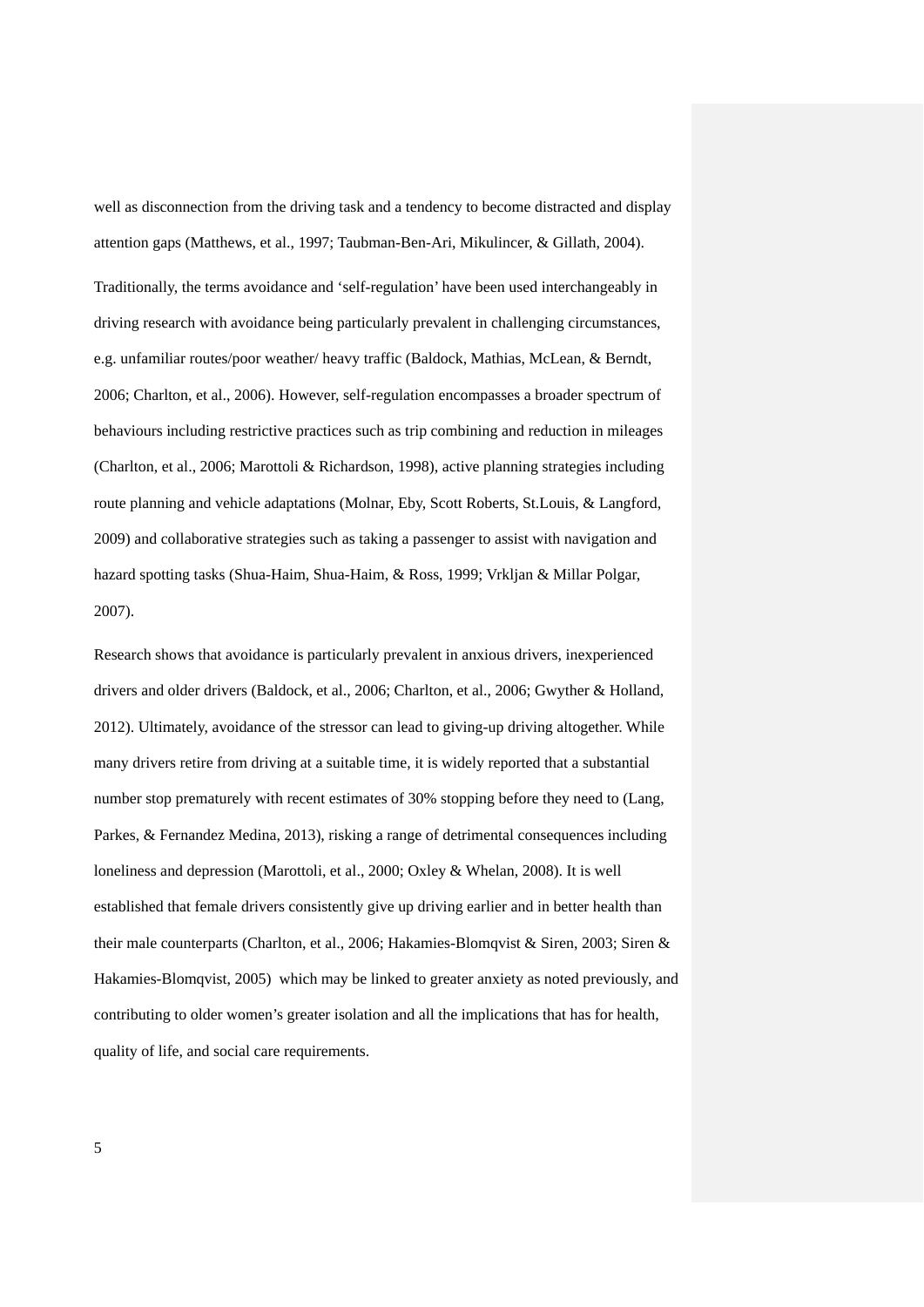#### **1.1. Study Aims**

The purpose of this study was (1) to examine the prevalence of feelings of vulnerability in drivers across the lifespan but specifically in women (based on the above findings), and (2) to delineate the types of coping strategies adopted in response to those feelings.

There are many possible psychosocial factors involved in discussing driver behaviour, perceived vulnerabilities and reactions to these. In order to explore and understand the relationship amongst such factors, a wholly qualitative approach is adopted. It is felt a quantitative approach is unhelpful and unnecessarily reductive at this stage of knowledge and understanding on the topic. It was not the intention to pick one variable, but to examine a wide variety of psychological variables and their effect in a social context and allow participants to shape and develop narratives on the stressor and coping practices. It was important that the stressors were developed in a bottom-up manner, originating from the participants themselves.

Focus groups were chosen as the most appropriate method of data collection in order to undertake a preliminary exploration of the topic (Krueger, 1988) and to elicit salient beliefs about vulnerability. Certainly, judgements about risks vary between individuals (Millstein & Halpern-Felsher, 2002) and driving behaviour varies between sub-groups of drivers. (e.g. Musselwhite, 2006). Thus, it was expected that the focus groups would generate rich qualitative data and a deeper understanding of the behavioural variation between sub-groups of drivers than would be available using a quantitative method alone (Nagy Hesse-Biber & Leavy, 2006).

The focus group setting helps facilitate a discussion allowing people to build on each other's responses, helping to illuminate new concepts and place their responses within social protocol and norms. Further, this study contributes to the growing body of work using a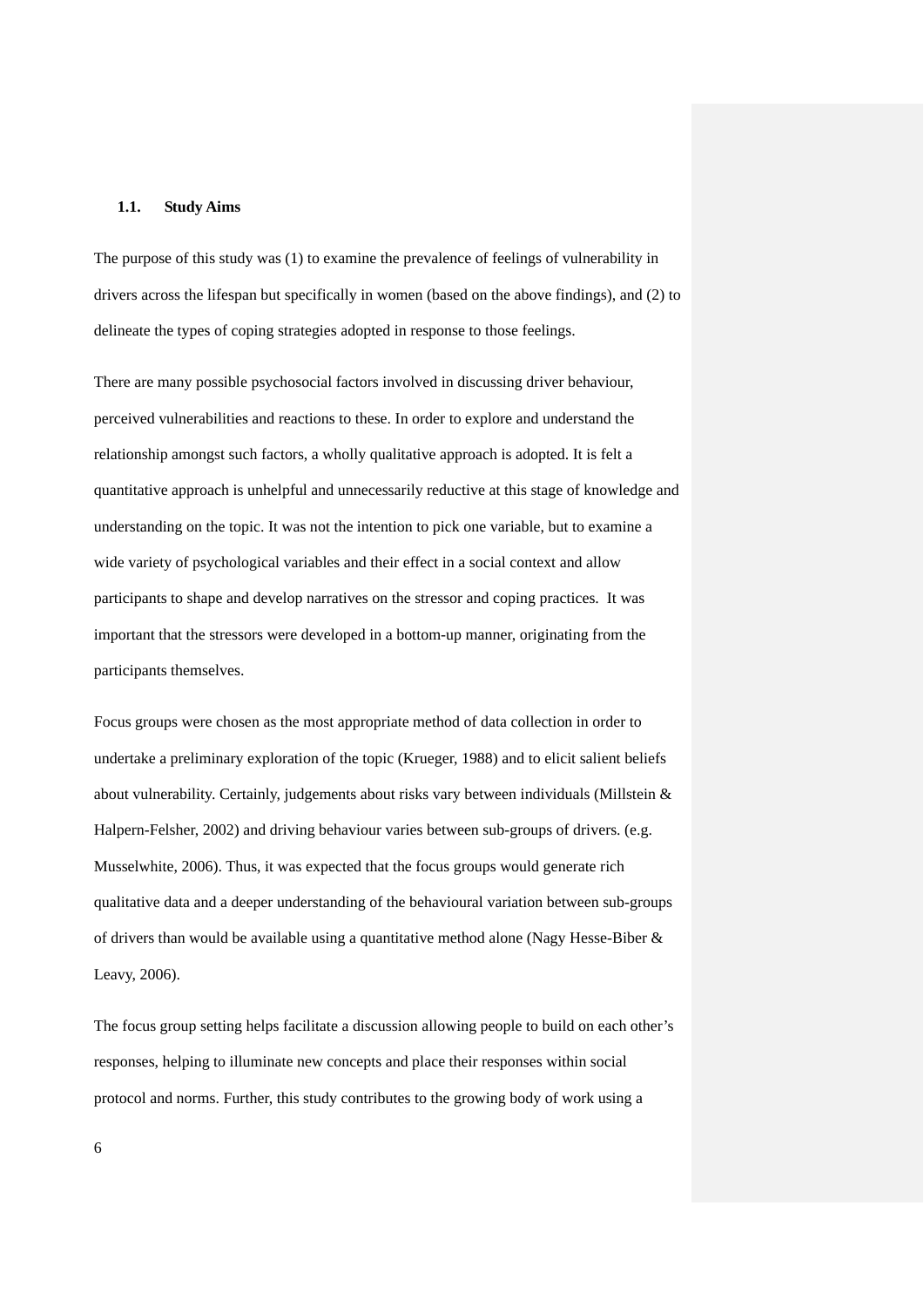discursive approach to driving behaviour and transport safety (Dorn & Brown, 2003; Musselwhite & Haddad, 2010a, 2010b; Natalier, 2001; O'Connell, 2002; Rolls & Ingham, 1992).

## **2. Method**

## **2.1. Participants**

Participants comprised a convenience sample of 48 licensed drivers (8 male, 40 female), aged 18-75 years (*M* =33.89 years, *S.D.*=20.52). Driving experience ranged from 1 month to 53 years (*M*=13.78 years, *S.D.*=17.65).Some participants (*N*=30) were students at [University] who received course credits for their participation. Other participants (*N*=18) were sourced through advertising within Aston University, on social networking sites or specifically targeted through the Aston Research Centre for Healthy Ageing (older participants). The only pre-determined criterion for inclusion was that participants had to hold a full driving licence and be practising drivers. Given the differences in male and female driving cessation patterns (Charlton, et al., 2006; Hakamies-Blomqvist & Siren, 2003; Siren & Hakamies-Blomqvist, 2005) and evidence to suggest that women (across the lifespan) are more likely to overregulate their driving (e.g. Gwyther and Holland, 2012) women were specifically recruited to this study which led to them being over-represented in the final sample. Driving fear was not a necessary criterion for inclusion. Non-student participants were offered the opportunity to have their travel expenses reimbursed. Ethical approval was received from Aston University.

#### **2.2. Procedure**

Data were collected through a series of nine focus groups. All discussions were digitally recorded and transcribed and lasted between 36 and 54 minutes. A semi-structured format was used covering driving themes compiled during discussions with the research team and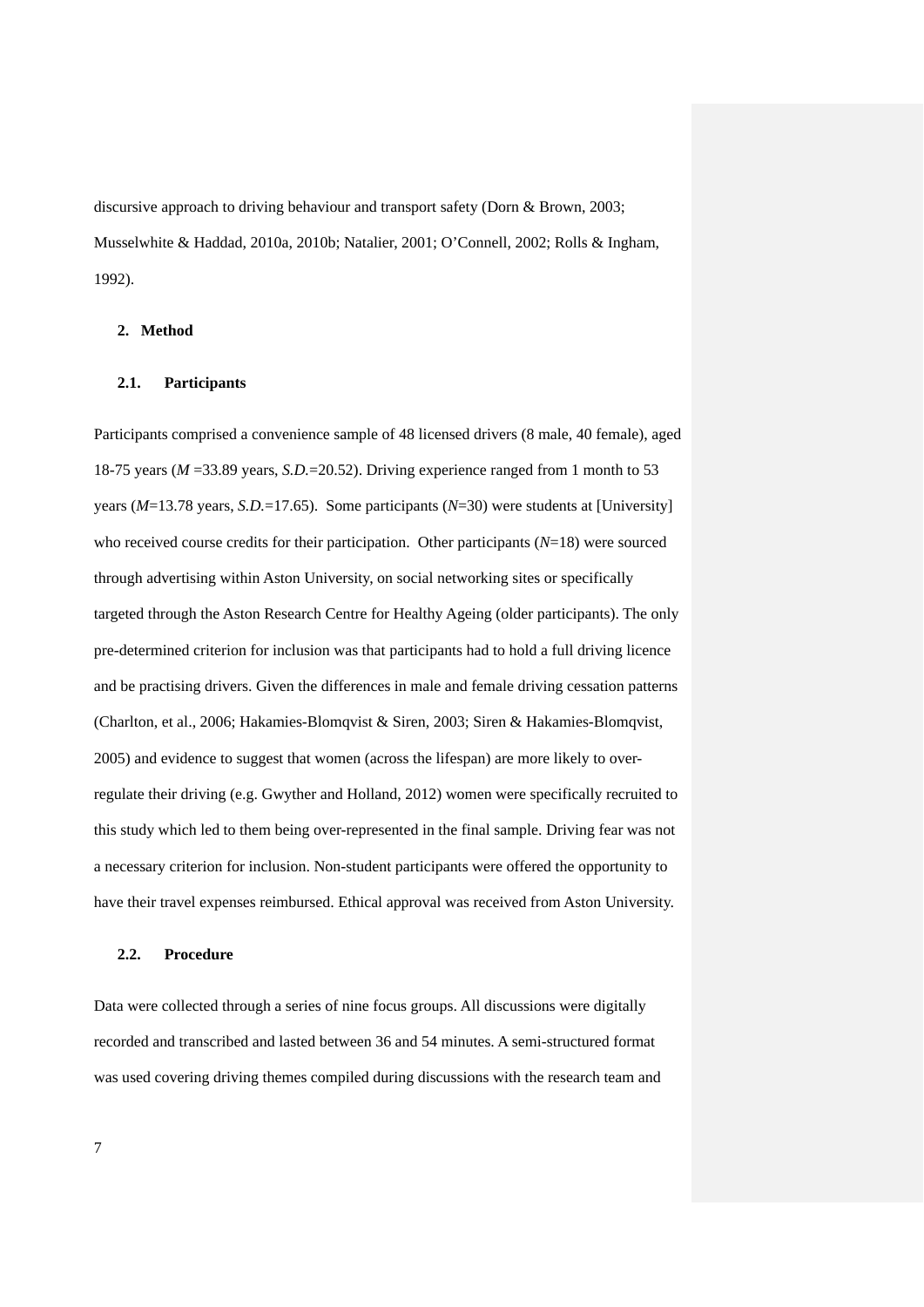based on the available literature (see Table 1). The topics were designed to guide a participant led discussion and reduce interviewer bias. Focus group sizes varied between 2 and 8 participants. The composition of focus groups is shown in Table 2.

[Insert Table 1]

[Insert Table 2]

## **2.3. Analysis**

Data were analysed using thematic analysis (Braun & Clark, 2006). Consistent with this model, interpretation of the themes was conducted using an iterative process of reading and re-reading the transcripts, consultation with co-authors and other colleagues and reference to relevant literature.

Individuals' accounts were examined carefully to identify meaningful units of text. These data extracts (quotations) were then manually coded and collated into provisional themes on the basis of semantic content, i.e. surface meanings. Thus the researchers did not attempt to infer anything from the data other than what was explicitly stated. Each item was examined systematically and given equal attention during the coding process. Relevant extracts were collated to form preliminary themes.

Analysis was predominantly inductive, in that preliminary themes were identified directly from the data during the data coding process. However, as analyses progressed and preliminary themes were distilled, a more theoretical process was used to organise the data. This involved reference to the existing literature to identify patterns in the data and to determine which concepts, particularly those related to coping and self-regulation behaviours were relevant to the final themes (Rice  $&$  Ezzy, 1999). Themes were reviewed in relation to the coded extracts and against the entire data set, to determine whether they captured a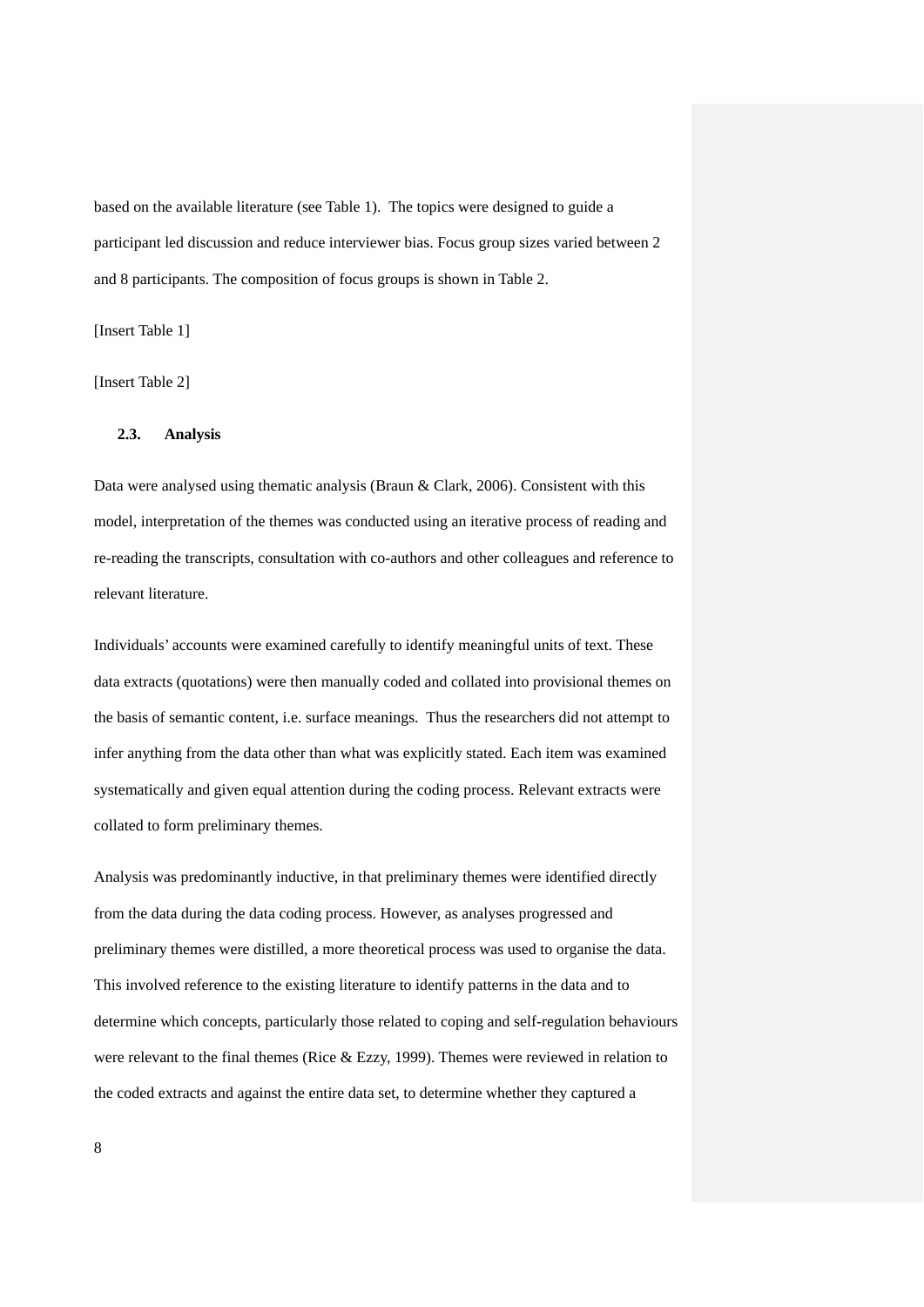coherent, consistent and distinctive patterned response (Braun & Clark, 2006). Extracts were also examined to ensure that they provided an appropriate representation of the original data (e.g. Aronson, 1994).

Once themes had been identified, comparisons were made between sub-groups, specifically between the genders, and age groups - younger (18-25 years: *N*=27), middle-years (26-64 years: *N*=12) and older drivers (>65 years: *N*=9) to establish similarities and differences in stressors and coping behaviours.

#### **3. Results**

The results suggest that initially, there is a tendency for participants to minimise or even dismiss their feelings of vulnerability during the driving task and to downplay any associated risks. However, on further probing participants related a complex array of coping strategies in every day driving designed to minimise worry and maximise feelings of control and safety. Four overarching themes were identified: *triggering events, influence of personal risk biases*, *challenging circumstances* and *influence of passengers, 'co-pilots' and assistive devices.*  Data extracts are used to illustrate key concepts and are identified by respondent number (e.g. R1-48), gender and age group. All recordings, notes and transcripts were otherwise anonymised.

### **3.1. Triggering events**

When participants initially spoke about feelings of vulnerability, their first thoughts were of specific, often traumatic events such as breakdowns, extreme acts of aggression and crashes.

Younger female participants particularly displayed concerns about breaking down and they reported that their concerns were heightened in unfamiliar locations. In these circumstances, feelings of vulnerability stemmed from not knowing what to do and being unable to easily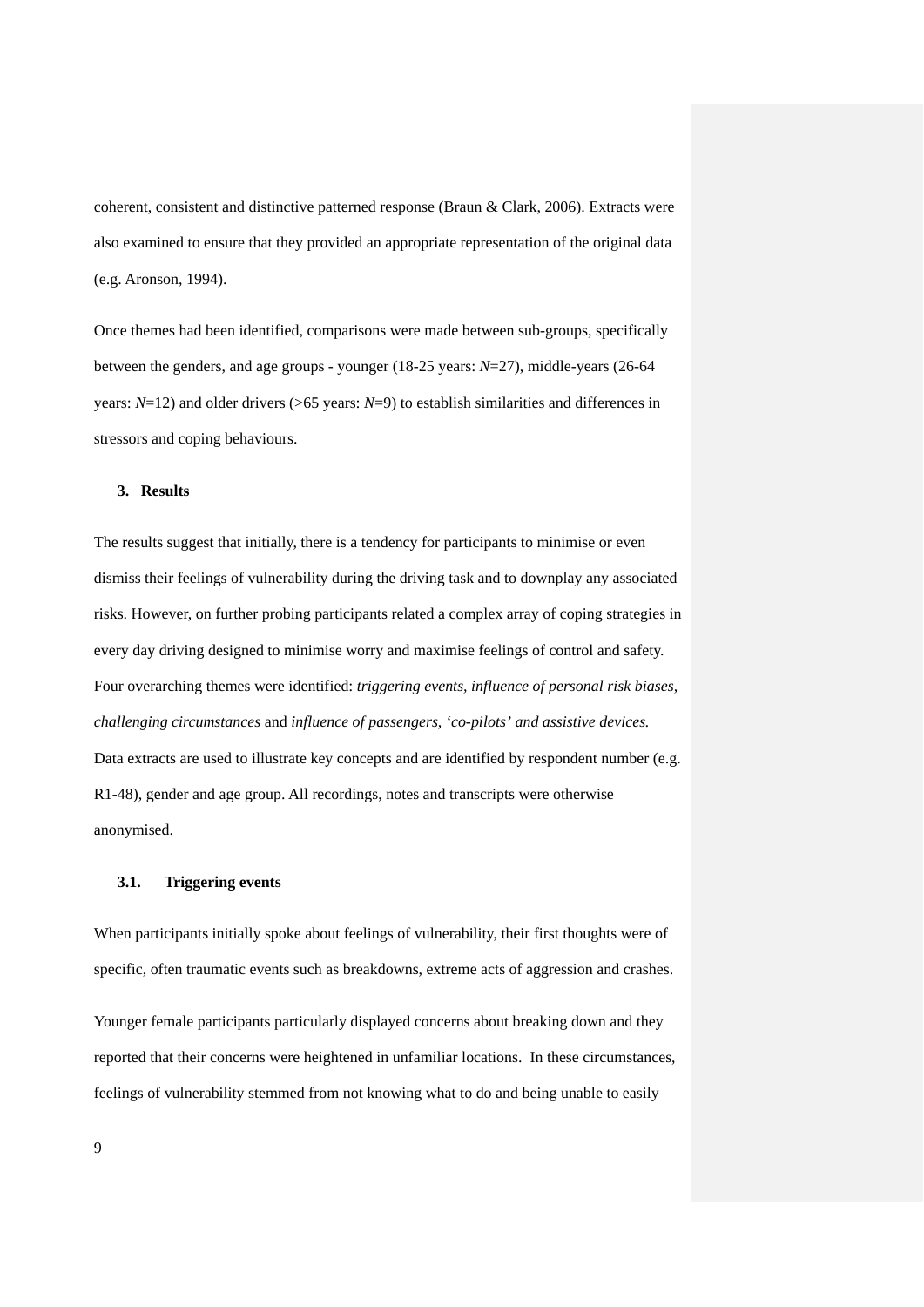contact help, either due to a lack of a mobile phone signal (in rural locations) or from forgetting to charge their mobile phone. Only one younger female participant reported that she felt vulnerable about inconveniencing or angering other drivers (specifically in urban locations). Older drivers who discussed breaking down reported that it was an inconvenience rather than a serious concern because they had breakdown cover. This difference between the age groups highlights a sensible preparatory coping strategy, that of having emergency breakdown cover. Younger drivers were less likely to report having breakdown cover than middle-years and older drivers and they implied that this was due to cost.

'I had that [worries about breaking down] with the long journey I went on. I didn't have any [breakdown] cover and the car was making noises and I [...] actually started crying while I was driving because I was dead scared." (R3, younger female)

In this extract, the participant recognises her vulnerability and implies that breakdown cover would have assuaged her concerns. This is later confirmed when she reveals that she had avoided buying cover because of the cost but on reflection, the financial outlay would be offset by the reassurance of cover: 'it's worth it' (R3, younger female). This was a view unanimously shared by participants, young and old.

Generally, feelings of vulnerability related to an event were described in the past tense and were signalled through statements such as 'I was scared' (R15, younger female), 'I was really panicking and crying' (R4, middle-years female) and 'It just scared me' (R13, younger female). Some younger participants reported that their triggering event had improved their driving behaviour or altered their driving habits.

'I think that they've [near miss and crash experiences] made me a better driver to be honest because now I'm focusing more [...] on who's in front of me, who's behind me and if anyone's overtaking' (R31, younger male).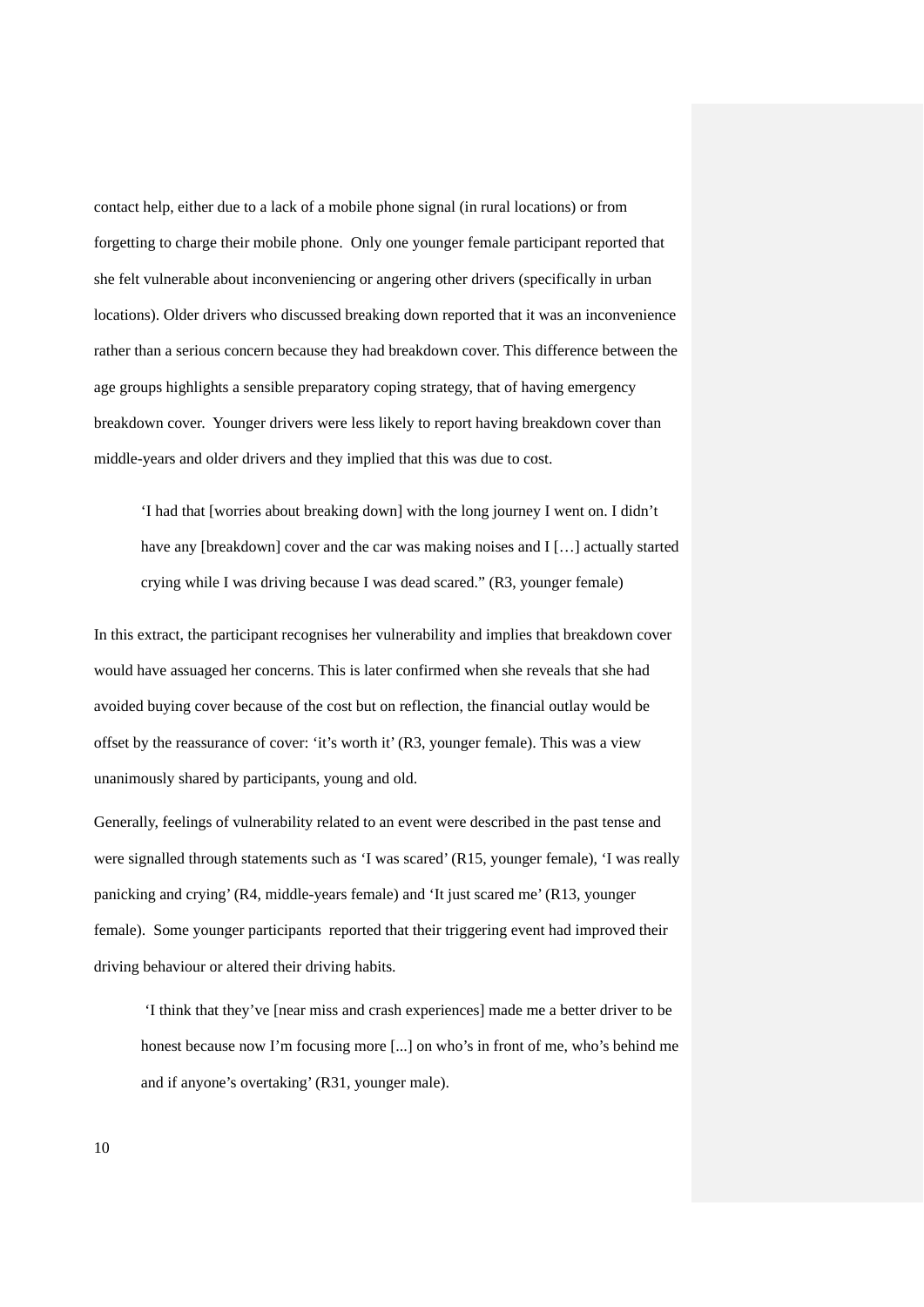This type of task-focused response to an incident demonstrates 'alertness'. The participant reports an improvement in hazard awareness and observation as well as a reduction in the tendency to engage with distractions.

Similar improvements in driving behaviour were reported by other young drivers after significant incidents, as well as self-regulation type changes such as improving route planning and driving earlier in the day (rather than at dusk) and waiting for heavy rain to ease off. Where it was believed an incident was caused by bad weather, younger participants of both genders reported that they had adjusted their driving in those conditions accordingly.

'If it's icy then I get a bit worried because I had a crash when it was icy; […] now I'm really cautious when it's icy. […] like if there's a car up my backside I'll just think I'm not going to crash because of them and I'll keep calm and put it in low gears and stuff' (R9: younger female).

Several anxious female participants who described themselves as 'nervous', 'not confident' or 'stressed' by driving also reported that they avoided specific roads because they had been involved in incidents at those locations.

Men of all ages and women in the middle-years group also reported changing their habits in light of the circumstances of their triggering event, notably in terms of road rage. For example, where an incident was exacerbated by their retaliating to road rage, they reported retaliating less after the experience.

A number of younger participants reported being distracted in the car, specifically by their mobile phone. Although several young drivers said that they did not use their phone in the car, many admitted that they did, sometimes with detrimental consequences.

'I was in traffic and I looked down at my phone because I had a text – it was on my lap – and I looked up and I'd started going and went into the back of someone. So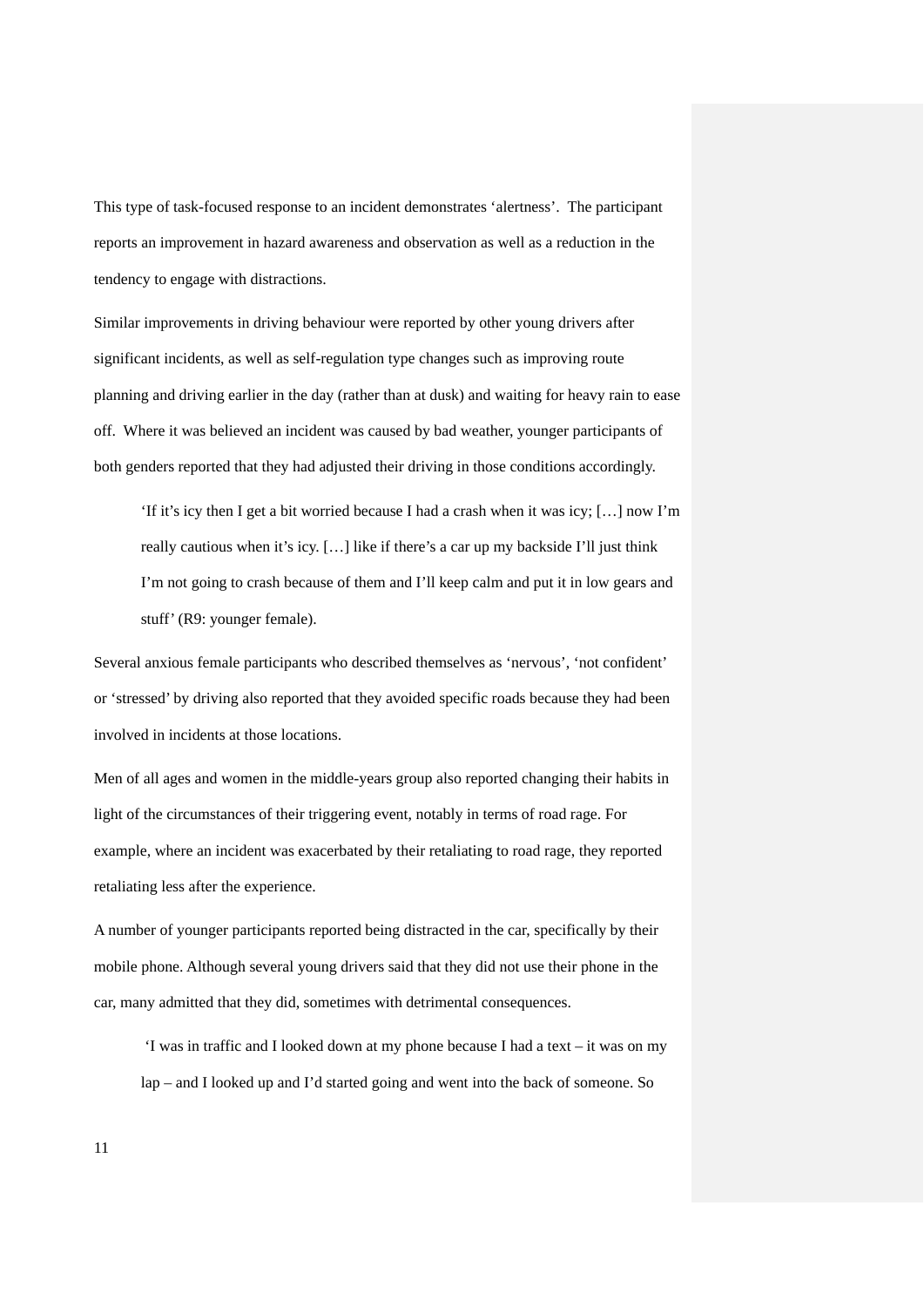since then I've been really worried about crashing into someone again. I used to be confident but it's just…I feel a bit nervous now' (R9, younger female).

Here, the driver relates her anticipation of serious consequences about crashing again and her feelings of loss of control. However, she fails to acknowledge responsibility for the collision by engaging in an illegal act and instead describes ongoing feelings of vulnerability. This suggests the emotional response to driving stress 'dislike of driving', manifesting in feelings of low confidence. This driver was typical of many young drivers in the study who failed to acknowledge risk until after they had experienced a specific triggering event that 'switched on' their feelings of vulnerability.

## **3.2. Influence of personal risk biases**

Risk biases affected feelings of vulnerability. For example, younger female participants reported greater feelings of vulnerability to low probability events such as personal attack than they did to more common events such as collisions or road rage, particularly when they were in an urban setting. These feelings were exacerbated at night and when travelling alone.

' I do like a quick step so I'm not running but I'm not really walking; I'm doing a little trot. And checking my back seat to make sure there's no one with an axe …. [laughs] I don't like it – I don't like the dark anyway. I don't like going to my car at night' (R15: younger female).

Drivers reported a wide range of coping strategies to manage feelings of vulnerability to low probability events ranging from simple techniques such as keeping car doors locked and carrying their car keys in hand (in built up areas), to premeditated actions in younger female drivers such as buying a personal alarm and making their whereabouts known to relatives. Despite inflated perceptions of risk regarding the likelihood of personal attack, and the fact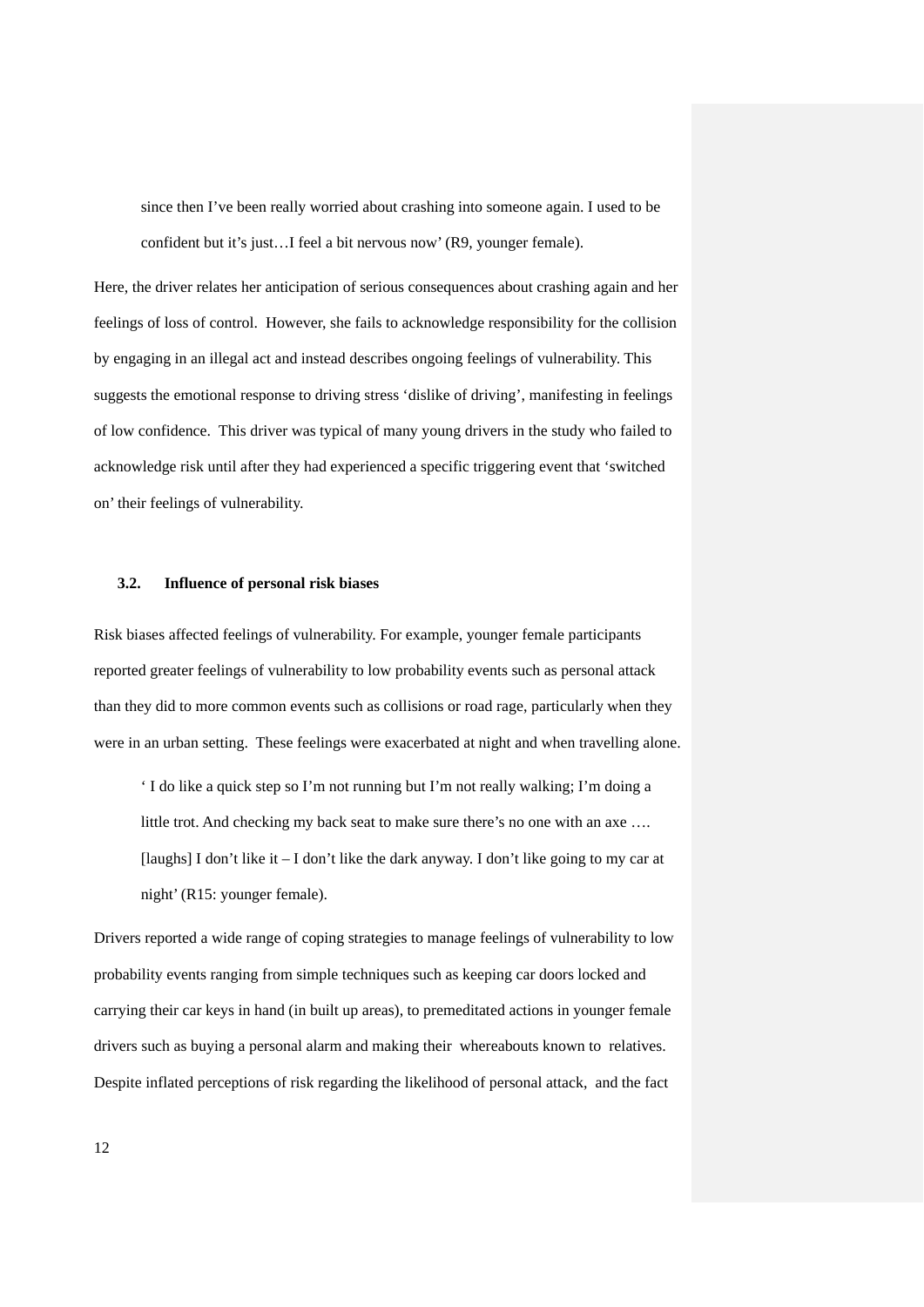that many female participants 'armed' themselves against such an attack, they were unlikely to research a secure, well-lit parking location before travelling, generally accepting whatever was closest to their destination.

Although most younger and middle-years participants recounted examples of moderate road rage from other road users such as tailgating, cutting in, gesticulating and swearing, risks were generally underplayed and dismissed as trivial. Participants laughed while sharing their experiences and spoke about retaliating in kind but only in circumstances where they felt secure.

'I do tend to retaliate I'll admit but not so much now since that happened <previous incident and when I've got  $\langle$ name of baby in the car. I tend to do it more on motorways because you're going that much faster <laughs> And you can get away quicker!' (R37, middle-years female).

Three middle-years female participants told of extreme victimisations in an urban environment including a face-to-face, out of the vehicle confrontation, being forcibly shunted into oncoming traffic by the vehicle behind and being aggressively trailed by an aggrieved driver. However, participants typically reported that they were not concerned by their experiences of road rage, using phrases such as 'it doesn't worry me' (R12, younger female) and 'I don't really get bothered by that' (R9, younger female).

Many middle-years and younger drivers mentioned that despite the risk of escalating aggression, they coped with road rage by responding in kind, in effect using confrontive coping to manage their feelings of vulnerability. Generally participants admitted to 'mild' retaliation such as swearing, gesticulating and hooting the horn. However, a few confident middle-years and older participants reported the use of more risky manoeuvres, such as blocking or rapid braking. One female driver referred to this as 'engaging the idiot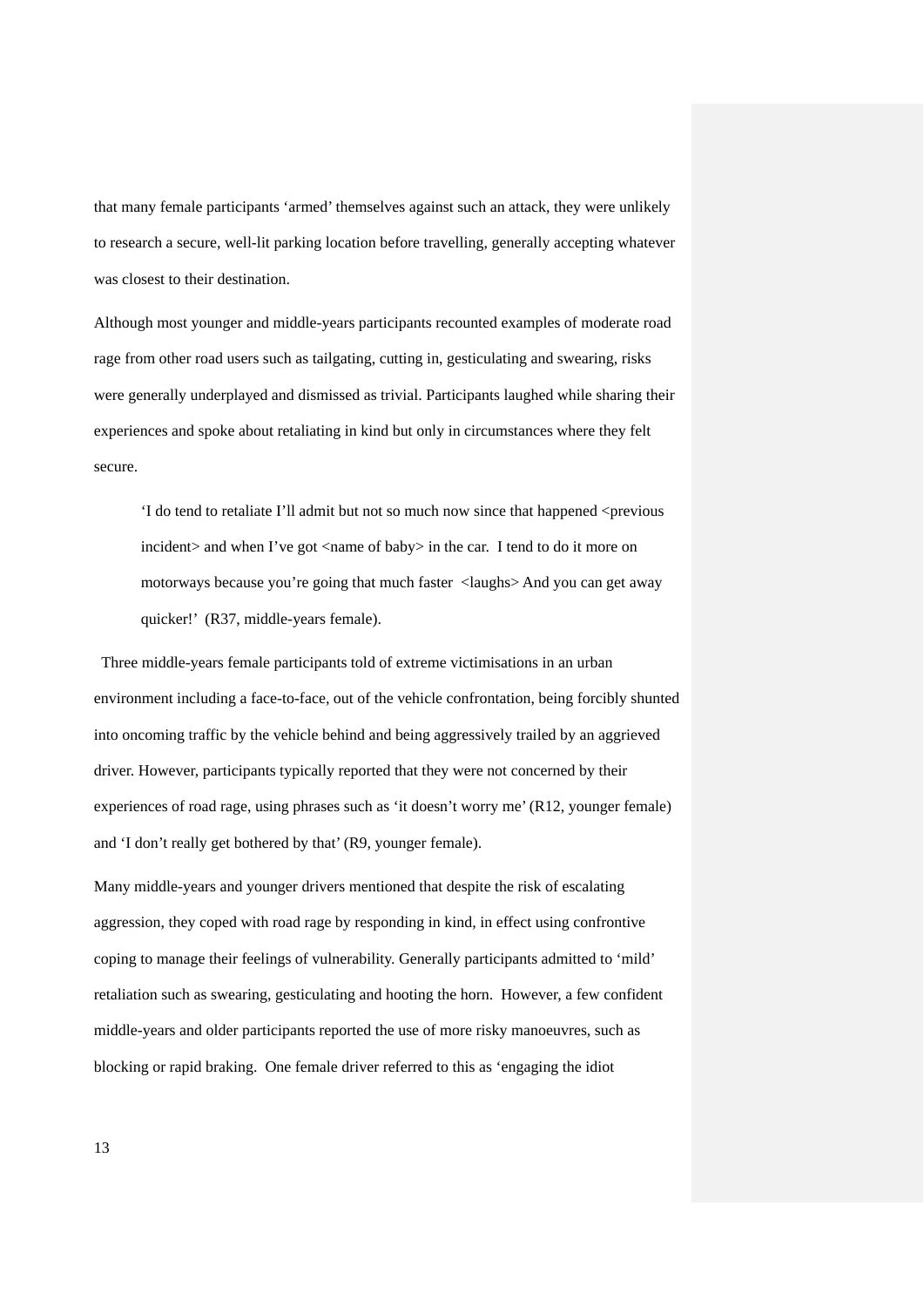brake'(R41, middle-years female). Although considered by many participants in this study to be a useful safety warning and intended to demonstrate to other drivers that they are too close or behaving erratically, rapid braking could increase crash risk by escalating aggression or by prompting an over-reaction to the act by the tailgater.

Some female participants recognised the risks associated with escalating road rage and employed passive coping strategies to manage feelings of vulnerability during road rage incidents.

'Most of the time I just ignore it and let them behave stupidly [..] I'll just try to stay calm because there's no point, the situation won't change if you start shouting back and [...] that could make them worse and they could get out and come and have a go' (R40, middle-years female).

Passive coping behaviours included ignoring aggression, failing to react visibly and identifying a safe gap in traffic and pulling out of range. These behaviours can be considered instrumental strategies to lessen feelings of vulnerability while remaining task focused and achieving one's goal.

#### **3.3. Challenging circumstances**

As might be expected, feelings of vulnerability were particularly high when drivers had to drive in challenging circumstances. The majority of participants reported feeling particularly vulnerable when driving in extraordinary weather conditions such as heavy snow, fog or ice. Here, participants employed sensible risk reduction strategies such as avoidance. Where journeys could not be easily avoided, most frequently, 'alertness' style strategies were adopted with an emphasis on task focus, planning and preparation. Commonly participants put emergency equipment in the car and reported that when driving in bad weather they would reduce their speed, and allow extra time. These strategies were selected irrespective of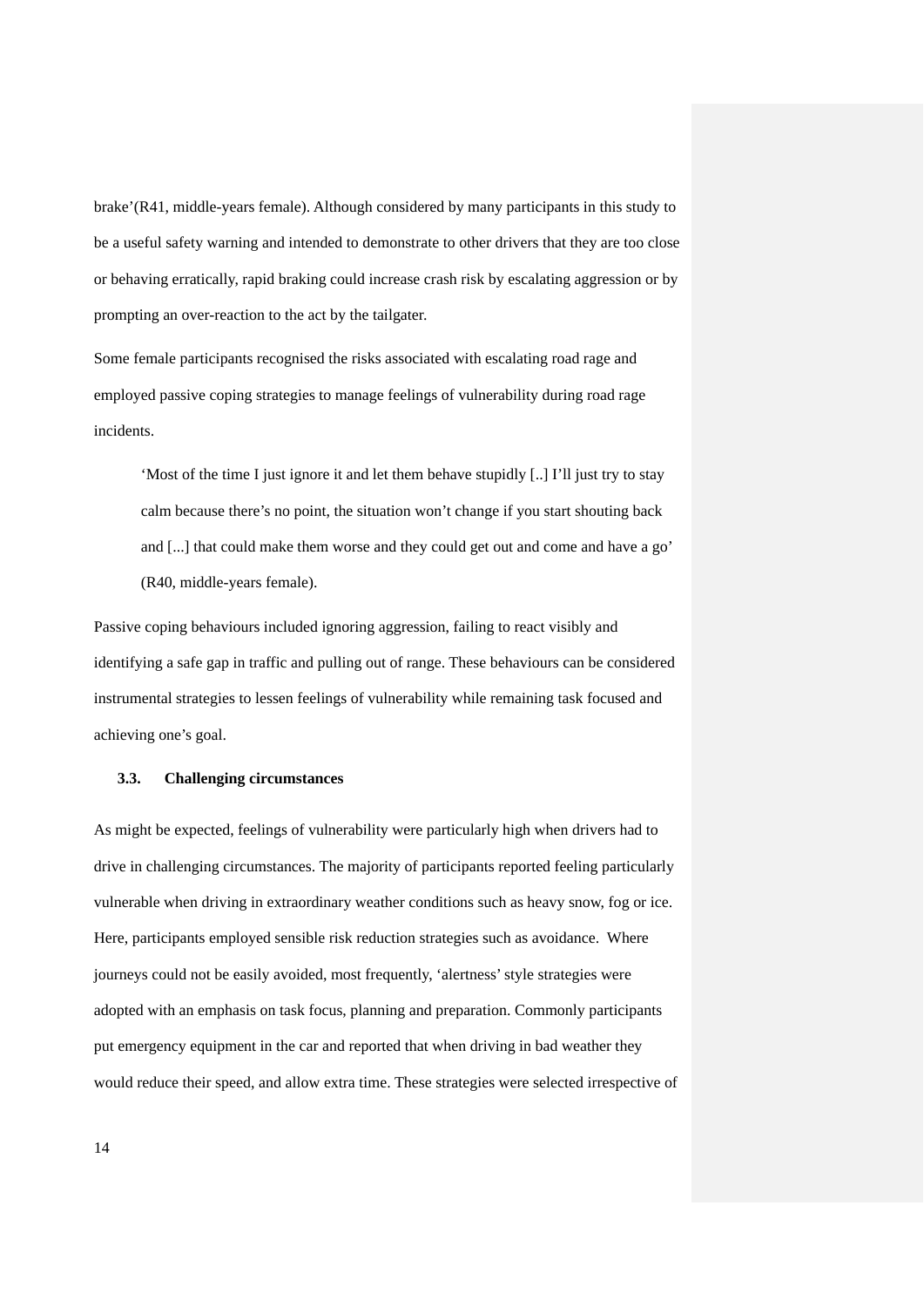age and gender and participants emphasised the feelings of control and safety that preparing gave them.

Similarly, when driving long distances or making unusual journeys, the emphasis was on route planning and preparation.

'I always plan in advance and make sure I know the way. And with long journeys I always make sure I've got an alternate route because what if the motorway's blocked?' (R16, younger female).

Older male drivers were the only group who reported that they checked their vehicle's condition, including tyres, oil and water before making a long journey.

Restrictive practices were employed as a strategy to reduce feelings of vulnerability in older female drivers who reported that they found driving at night challenging.

'You feel more vulnerable. If I know the road well, then I don't mind so much driving at night but if I don't know the road very well I like to be able to see where I am and in the dark you can't see when the corner's coming up.' (R45, older female).

Conversely, younger participants were often keen to drive at night because it provided them with an opportunity to practice their vehicle handling skills in a traffic free environment,

'I like driving on the motorway at night. [..] It's just quieter. Yeah, if it's rush hour I just feel.....it's people overtaking, changing lanes, that's what I find stressful.' (R2, younger female).

Avoidance or over-regulation type behaviours were employed by anxious drivers to manage feelings of vulnerability when driving in unusual circumstances.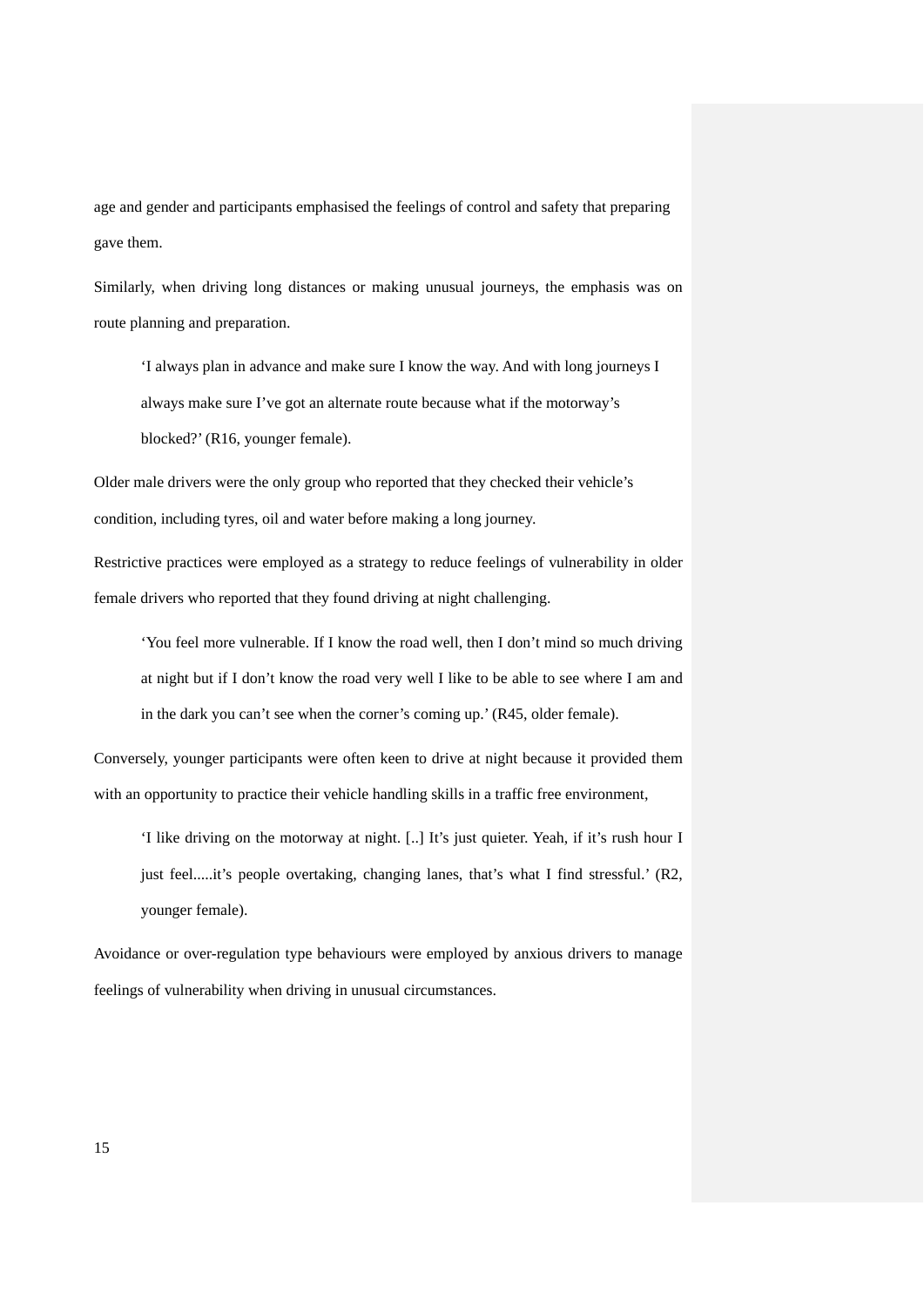'If I've got to go somewhere like another town or a journey where I've never been before, […] I just wouldn't go because I'm not confident in my own ability to drive safely.' (R39, middle-years female).

This extract demonstrates that feelings about driving can result in over-regulation, whereby everyday behaviour is constrained and participants' lifestyle choices are affected. A number of such instances were found. Some female drivers at either end of the life span (young and old) avoided travelling on motorways, a few older women avoided driving in rush hour or heavy traffic and one younger female driver reported avoiding making right hand turns.

'I absolutely hate it. To get onto the road where I live, [...] you have to turn right but I know there's a roundabout two minutes up the road, so I'll purposefully drive the extra two minutes to go round the roundabout to come back again. You're not only waiting for the traffic coming the other way, you're stopping the traffic behind you because they're waiting for you to turn right. And I just hate it. So I will go out of my way to find another way to do it, normally with roundabouts, or I'll go further and turn round.' (R26, younger female).

One young woman had even made a major life decision, her choice of university, based on her feelings about driving.

'I was looking forward to coming here [to a city centre University] so I didn't have to drive…. I'm glad that everything's so compact that I don't have to stress about driving' (R15, younger female).

Although appropriate self-regulation and avoidance behaviours are effective safety strategies, this type of over-regulation may ultimately culminate in premature driving cessation and lead to the associated negative health and social consequences.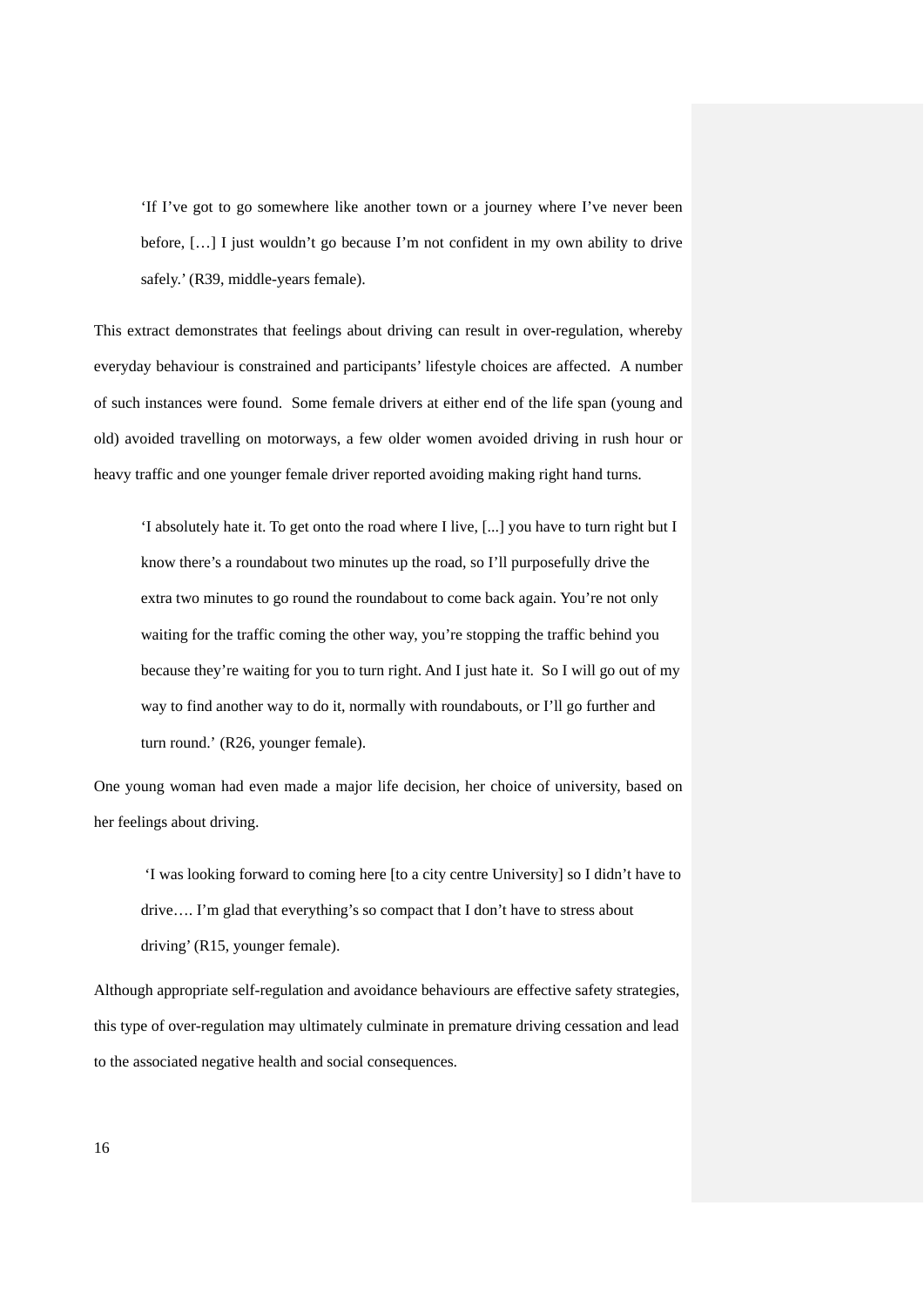#### **3.4. The influence of passengers, 'co-pilots' and assistive devices.**

The presence of passengers significantly influenced feelings of vulnerability. Many participants spoke about feelings of safety and protection when travelling with a trusted passenger. However, the role of the passenger was not simply for reassurance. Younger drivers particularly, described feeling more vulnerable when travelling in unfamiliar areas and wanted their passengers to act collaboratively and assist with navigation or observation tasks such as map reading, checking road signs and checking for safe gaps in traffic. Participants' used phrases such as 'an extra set of eyes and ears' (R11, younger female) to describe their passenger's function. In effect, these participants were employing a 'co-pilot' to reduce their workload.

The choice of co-pilot appears critical. Participants reported that it should be a nonjudgemental individual and in younger participants, family members were favoured over friends. The reasons for this included a respect for the driving experience that parents possessed as well as a fear of embarrassment in front of their peers.

'He has no choice and has to come with me because I don't like long journeys on my own. My Dad. I think it's always nice to have someone really calm and really patient in the car with you because you don't feel as nervous and they can calm you down' (R15, younger female).

However, in older and middle-years' female drivers, some passengers notably partners, appeared to negatively affect emotions. Respondents signalled the effect on their emotions through statements such as 'he makes me nervous' (R42, older female) and 'I get really stressed' (R38, middle-years female). These feelings seemed to arise from uninvited collaboration, the so called 'backseat driver' and included unsolicited advice on the presence of hazards, speed and manoeuvring.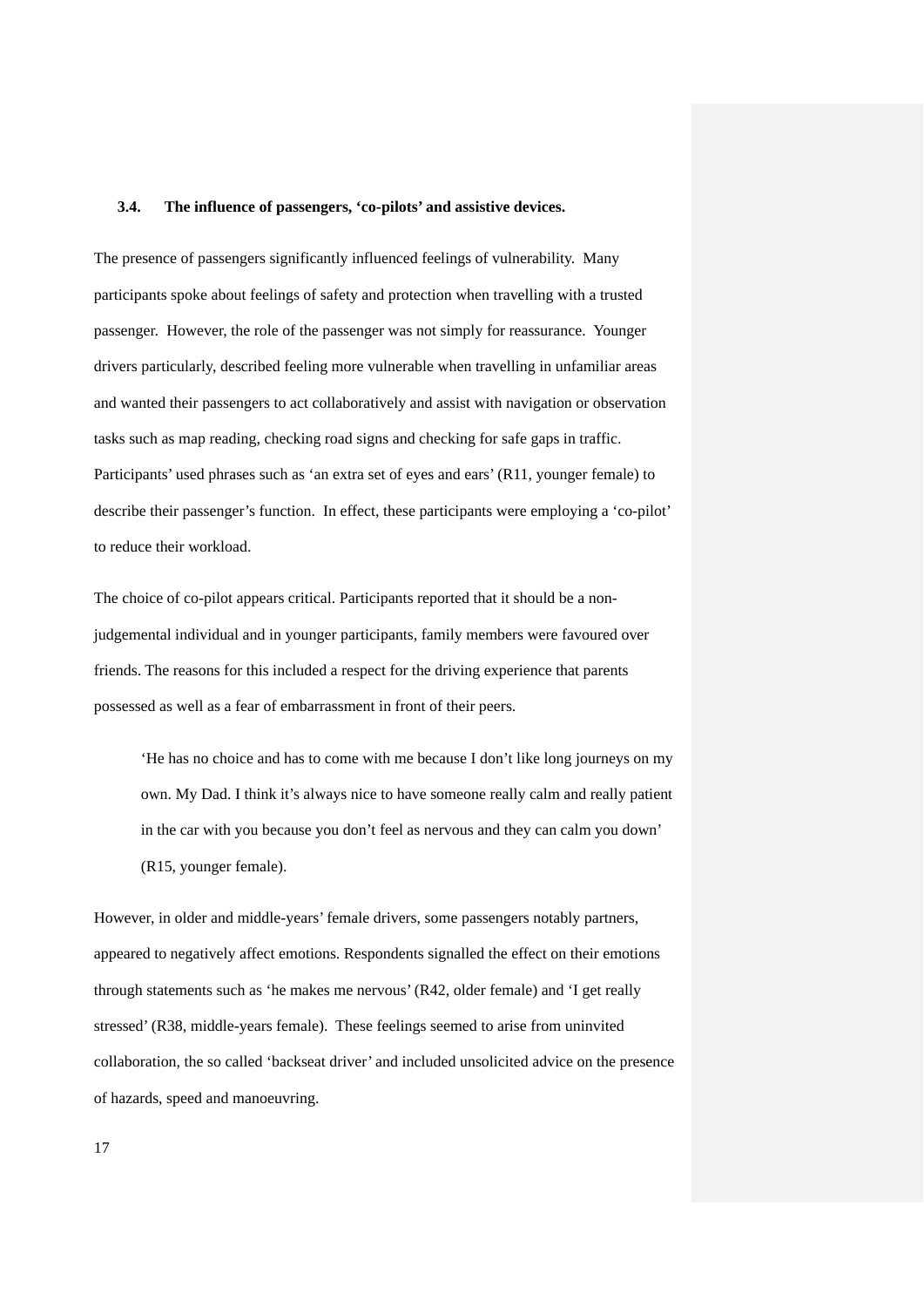A few drivers reported that they had become so enraged with their passenger's interjections that they 'stopped the car and [...] said drive yourself' (R47, older female), 'chucked my husband out of the car' (R42, older female), 'think urgh, just drive yourself' (R33, middleyears female), 'literally have to relax my muscles because I'm about to stop the car and push him out' (R38, middle-years female). Although passengers were not always exacerbating participants' feelings of vulnerability, they often negatively influenced emotions, distracting attention from the driving task.

Many drivers commented on their reliance on satellite navigation systems and to some extent, they appeared to act as a substitute for the human co-pilot in terms of navigation. Older and younger drivers described their merits and felt that they reduced feelings of vulnerability.

'I find it so useful because I can't follow a map to save my life; […] but with the sat nav, it knows what it's doing and I can trust it. I rely completely 100% on it.' (R15, younger female).

#### **4. Discussion**

This study sought to examine feelings of vulnerability in drivers, and to delineate the coping strategies adopted in response to those feelings. Certainly, driver behaviour was affected by emotional responses to risk. Although initially feelings of vulnerability were unlikely to be acknowledged, drivers displayed a complex array of coping strategies in their everyday driving. When explored, these strategies were designed to minimise worry and maximise feelings of control and safety, usually in response to feelings of vulnerability.

The triggering events theme demonstrates the significance of conditioning events in explaining feelings of vulnerability. Younger participants particularly, only questioned their vulnerability when faced with a traumatic experience. Perloff (1983) suggests that individuals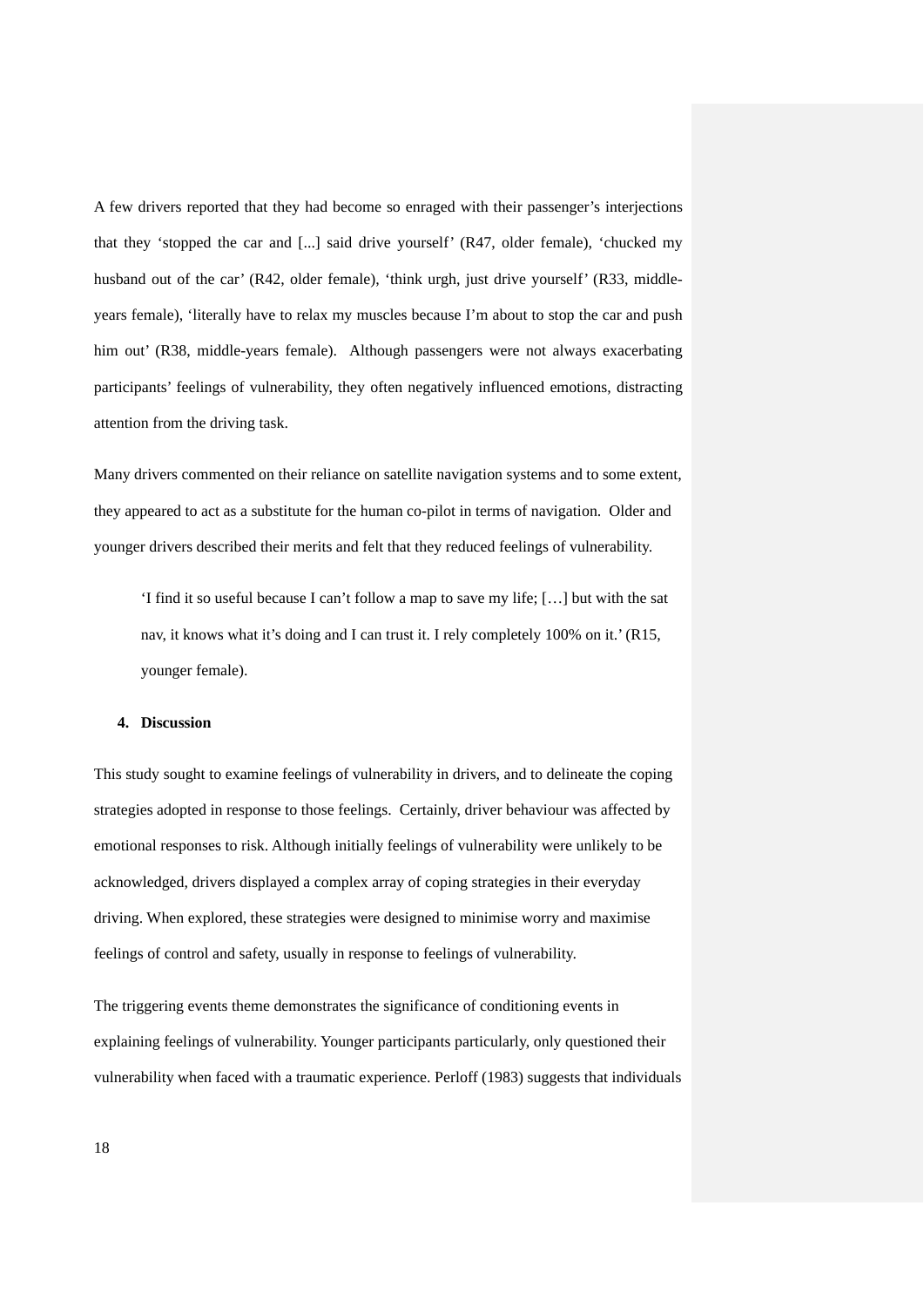who have not experienced negative life events tend to perceive themselves as 'uniquely invulnerable' and once this illusion is shattered, it creates a sense of vulnerability which is often accompanied by psychological distress. This has been borne out in the driving literature, where traumatic events such as crashes commonly result in fears about driving and seriously affect driving behaviour (Taylor, et al., 2002). Although older drivers mentioned conditioning events, perhaps the finding was more noticeable in younger participants because they had experienced their 'event' more recently, or because it was the first time that they had been faced with their own vulnerability.

Feelings of vulnerability relating to traumatic events had implications for driving behaviour. In some cases, events provoked instrumental appraisals of the situation ensuring that participants established positive risk reduction strategies. On other occasions, they evoked affective responses which resulted in feelings of worry, manifesting in avoidance and overregulation. The reasons for these inconsistent responses to similar events are unclear, although perhaps differing sensitivities to risk may be responsible. Irrespective, this, and the longevity of these effects are potential areas for future research.

While over-regulation offers a straightforward method of reducing feelings of vulnerability for the individual, there are wider concerns. Driving frequency has been shown to influence decisions about driving cessation (Hakamies-Blomqvist & Siren, 2003) and premature driving cessation has implications for an individual's mental health (Fonda & Herzog, 2001) and quality of life (Marottoli, et al., 2000). It could be considered therefore that encouraging drivers who over-regulate to modify their driving, by adopting instrumental rather than affective coping strategies, would improve their mobility prospects and potential health status. Such strategies might include positive self-regulation behaviours such as pre-journey planning and preparation.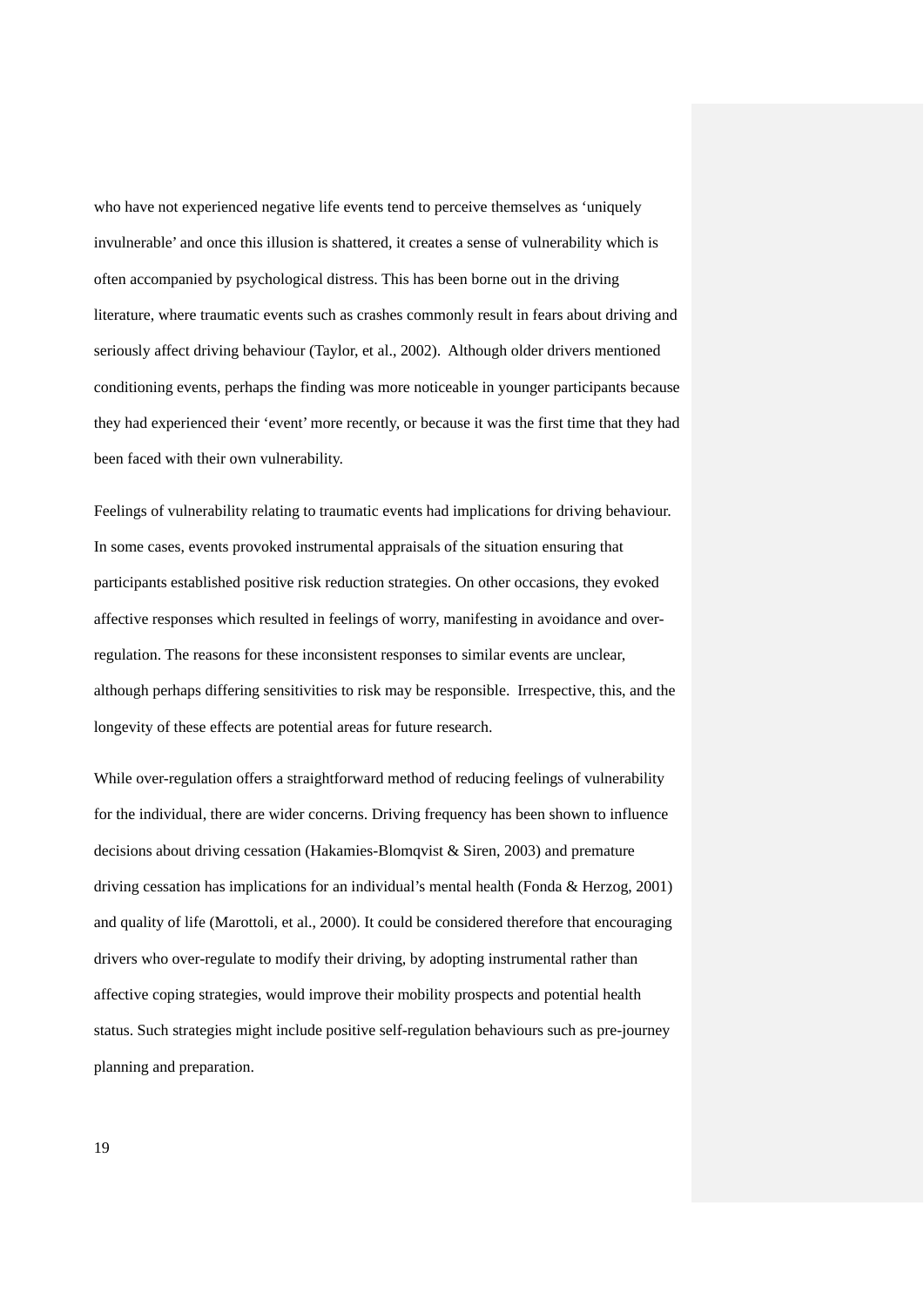The risk biases theme demonstrated that participants reported greater feelings of vulnerability to low probability events than to common victimisations. Although this is counter-intuitive, this finding is supported by work in the fear of crime literature. Warr (1984) determined that individuals are more 'sensitive' to a perceived risk when they view the consequences as more severe. Although collisions and road rage can result in extreme harm, they can also be minor events. Since the consequences fall on a spectrum, perhaps participants optimistically view the outcome as less serious than low probability events. It may also be that since these events are so frequent, up to 75% of drivers have experienced some form of mild road rage (Roberts & Indermaur, 2005; Smart, Mann, & Stoduto, 2003), drivers have become habituated to them.

Some participants reported retaliating to road rage. Overall, the perception of the sample was that driver aggression is increasing and that retaliation has become socially acceptable. One question for further study is whether it has become more acceptable for drivers, and in particular women, to retaliate to aggressive behaviour and express anger in a car, or whether the car is just a safe place for drivers to vent general anger and frustration. Whichever it may be, the proliferation of confrontive coping is likely to increase crash risk (Dula & Ballard, 2003; King & Parker, 2008).

The challenging circumstances theme revealed the significance of situational factors on driver vulnerability. Many drivers described the adoption of appropriate avoidance strategies in extreme weather conditions as well as self-regulation coping behaviours such as speed reduction where journeys could not easily be avoided.

Interestingly, older participants were most likely to report that they felt vulnerable at night. The literature shows that there is a strong association between ratings of functional night vision and drivers' avoidance of night driving (Charlton, et al., 2006). Perhaps then, feelings of vulnerability in older drivers at night are associated with perceptions of increased crash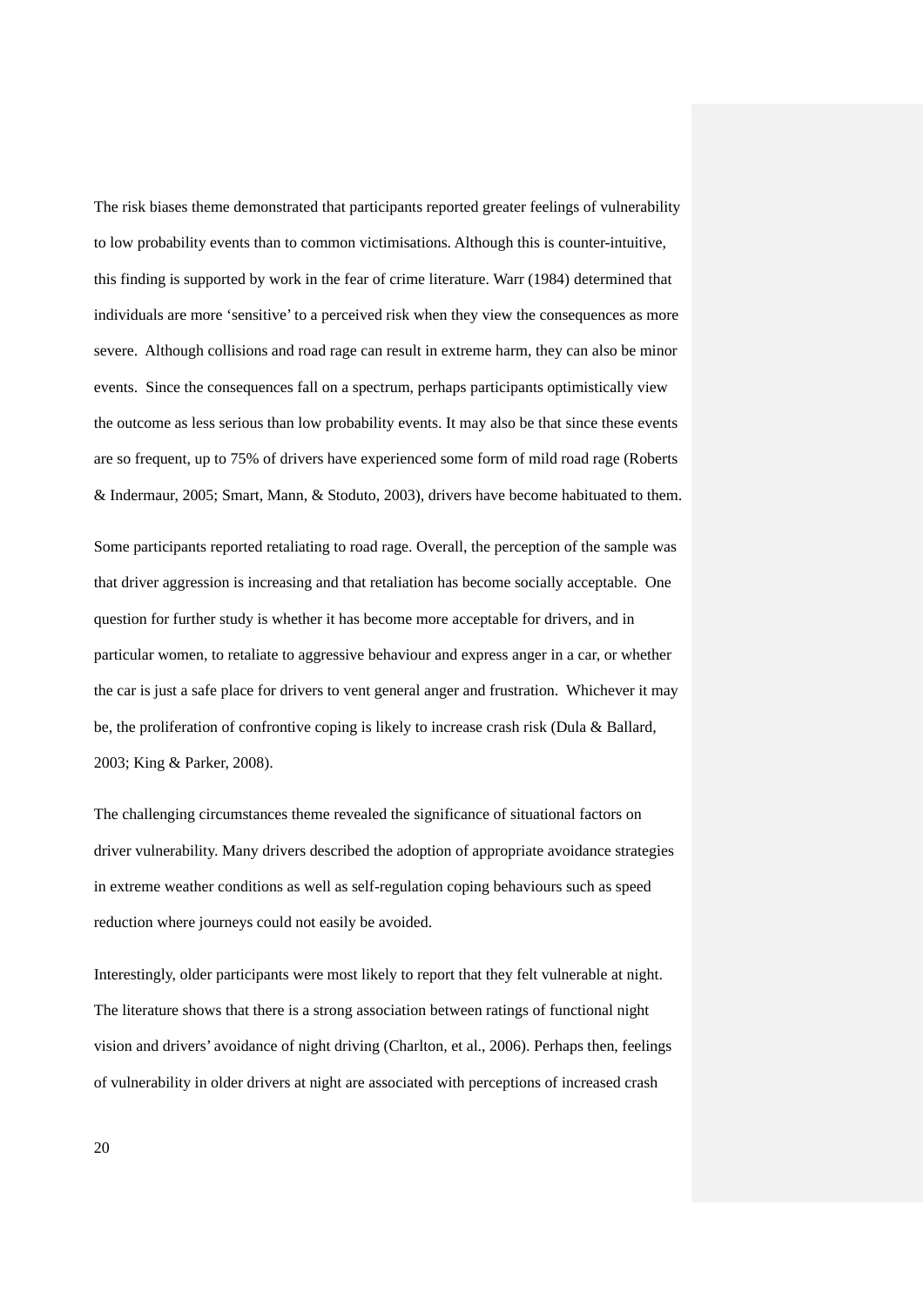risk due to age-related changes in visual acuity. In this case, feelings of vulnerability provoke a sensible response to age-related declines in vision in drivers who avoid driving at night.

Finally, this theme revealed that feelings of vulnerability affect the lifestyle choices of some participants. This provides some evidence for the assertion at the beginning of the study that emotional responses to risk can constrain driving behaviour. However, it seems that in some instances, feelings of vulnerability may have a positive influence on driver behaviour if they lead to appropriate preventative action as long as they do not curtail mobility and social engagement. So, regulating driving at night would be beneficial, as long as the individual rearranged their social events for daylight hours rather than simply stopping socialising.

The influence of passengers theme revealed the importance of collaborative coping on driving, an activity which has previously been considered a solo endeavour. In terms of reducing feelings of vulnerability, collaborative coping offers two categories of support. Firstly, it reduces workload through the delegation of specific tasks and secondly, it appears to provide reassurance to drivers through social interaction.

The influence of passengers on young drivers' behaviour has been widely researched. Generally, passengers increase risk and negatively affect driving behaviour (Chen, Baker, Braver, & Li, 2000; Williams, Ferguson, & McCartt, 2007). However, Aldridge et al., (1999) determined that adult passengers have a protective effect on young drivers and perhaps this effect is related to the reduction of workload established through collaborative coping. Given that older adults use a co-pilot to compensate for declining cognitive resources (Shua-Haim, et al., 1999) it may be that younger adults, who have not yet achieved a state of automaticity in driving, similarly use a co-pilot to compensate for stretched cognitive resources. In effect, delegating certain tasks reduces their workload and enables them to direct attention to basic driving skills such as vehicle handling (Hatakka, Keskinen, Gregersen, Glad, & Hernetkoski,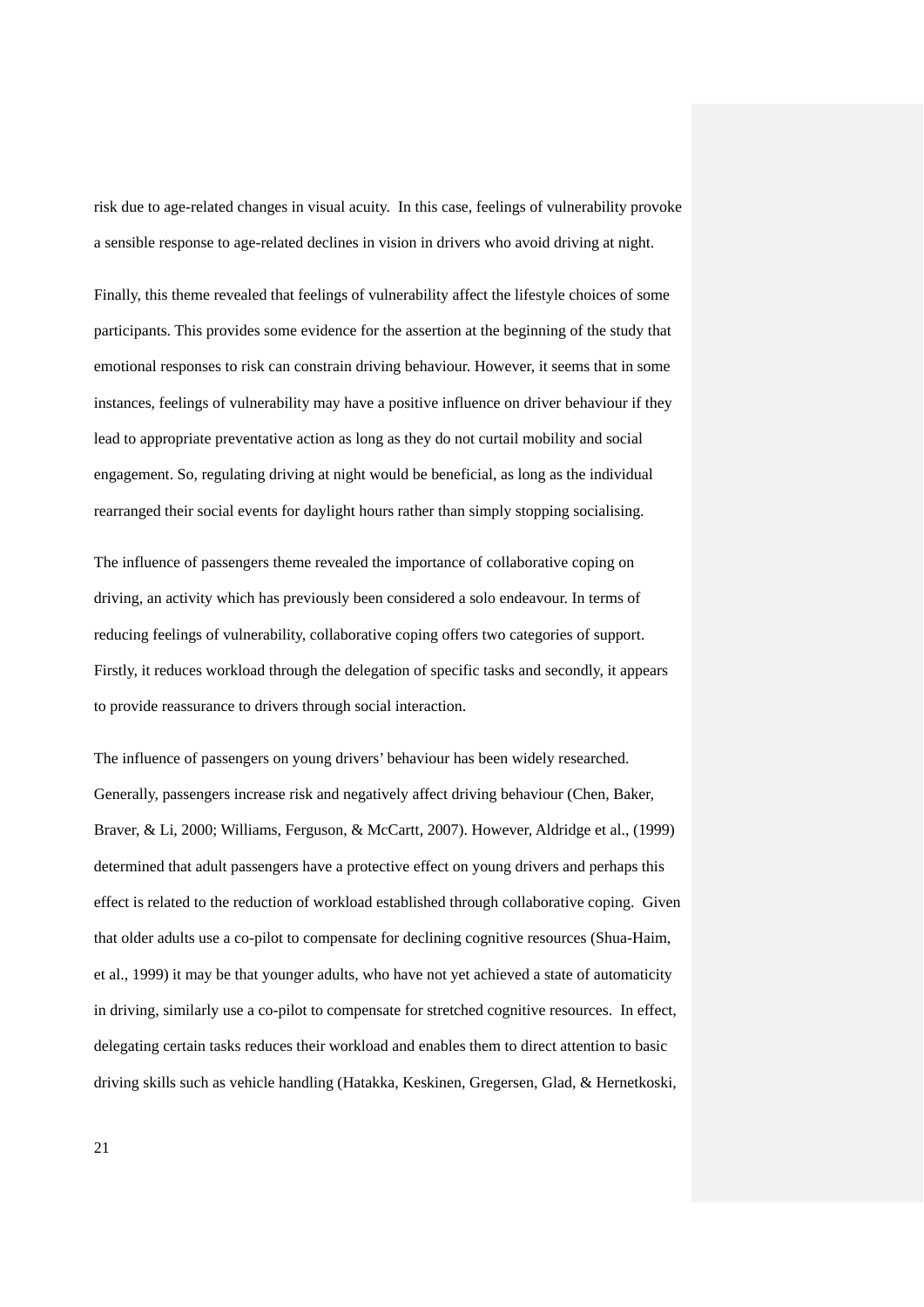2002). These findings suggest that encouraging less confident drivers to travel with a co-pilot could potentially improve personal mobility and even reduce driving risk.

A new finding of this study is that the choice of co-pilot is critical. Some female drivers reported that they become stressed by their partner's uninvited collaboration. It is possible that this result could also partly explain why women are more likely to be over-regulators; perhaps women choose to drive less frequently in a partnership because men regularly show uninvited collaboration or because they themselves react more sensitively to feedback or criticism.

In the absence of a human co-pilot, satellite navigation systems provided a well-regarded alternative, with drivers suggesting that to some extent, they act as a substitute for the copilot. While they reduce navigational workload, these systems cannot provide the social interaction and reassurance offered by a human co-pilot. Further, complete reliance on satellite navigation systems could be dangerous in that drivers may devolve responsibilities rather than taking active control over their route planning. Nevertheless, satellite navigation may provide a viable alternative to the co-pilot in some circumstances.

## **4.1. Study Limitations**

The sample was purposefully not balanced by gender, with women being better represented than men. However, since previous research (Gwyther & Holland, 2012) has suggested that women are more likely to be over-regulators, the findings are of value.

The gender balance is of particular interest regarding confrontive coping. Road rage has typically been described in terms of perpetrators and victims, with predictors of perpetration including male gender, youth and history of aggressive/violent behaviour (Fong, Frost, & Stansfeld, 2001). In this study, women commonly reported retaliating aggressively to road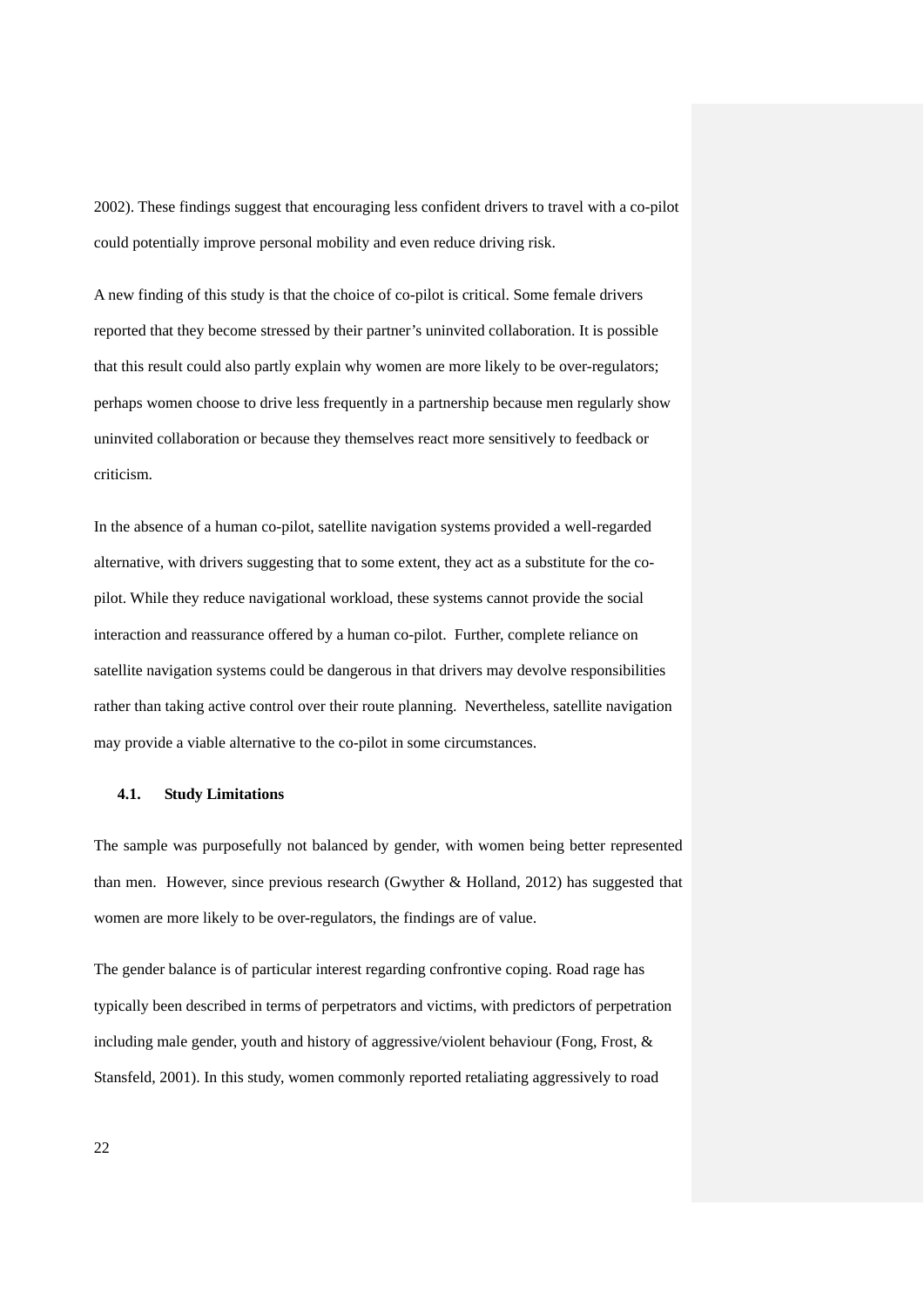rage. It may be that these women would not have admitted to aggressive behaviours in mixed company since they are not traditionally 'female' behaviours. This raises questions about socially desirable responding and the terminology used in road rage studies, perhaps the inclusion of an additional category 'retaliators' would be beneficial.

## **5. Conclusions**

The benefit of this exploratory qualitative research is that it demonstrates that there is a link between risk sensitivity and decisions about driving behaviour. Emotional responses to risk appear to affect driver safety in terms of choosing appropriate coping strategies, as well as affecting major life decisions and choices about social and economic engagement. With this in mind, there is potential to develop intervention studies to educate drivers about risk and enable them to overcome feelings of vulnerability by selecting appropriate positive coping strategies, for example pre-journey planning or preparation.

## **Acknowledgements**

We would like to thank Dr Rachel Shaw and Dr Charles Musselwhite for their comments on versions of this manuscript.

## **Funding**

This study was funded by an Economic and Social Research Council CASE studentship award [ES/G003777/1]. The collaborative partner was Goodmedia Ltd.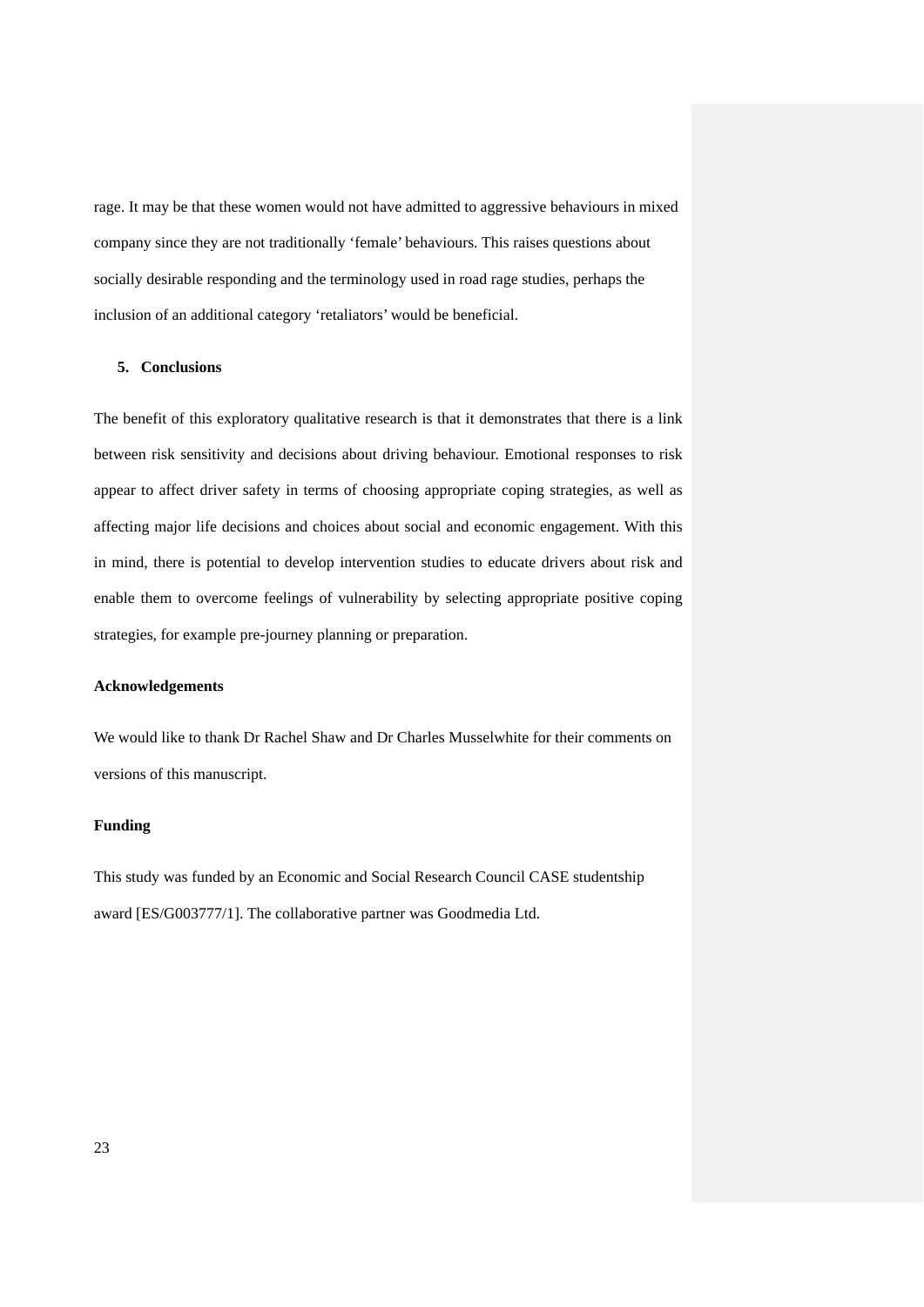#### **References**

Aldridge, B., Himmler, M., Aultman-Hall, L., & Stamatiadis, N. (1999). Impact of passengers on young driver safety. *Transportation Research Record: Journal of the Transportation Research Board, 1693*, 25-30.

Aronson, J. (1994). A pragmatic view of thematic analysis. *The Qualitative Report, 2*.

- Baldock, M. R. J., Mathias, J. L., McLean, A. J., & Berndt, A. (2006). Self-regulation of driving and its relationship to driving ability among older adults. *Accident Analysis and Prevention, 38*, 1038-1045.
- Bauer, M. J., Adler, G., Kuskowski, M. A., & Rottunda, S. (2003). The influence of age and gender on the driving patterns of older adults. *Journal of Women & Aging, 15*, 3-16.
- Braun, V., & Clark, V. (2006). Using thematic analysis in psychology *Qualitiative research in psychology, 3*, 77-101.
- Charlton, J., Oxley, J., Fildes, B., Oxley, P., Newstead, S., Koppel, S., & O'Hare, M. (2006). Characteristics of older drivers who adopt self-regulatory driving behaviours. *Transportation Research Part F: Traffic Psychology and Behaviour, 9*, 363-373.
- Chen, L. H., Baker, S. P., Braver, E. R., & Li, G. (2000). Carrying passengers as a risk factor for crashes fatal to 16- and 17- year old drivers. *Jama, 283*, 1578-1582.
- Clapp, J. D., Olsen, S. A., Danoff-Burg, S., Hagewood, J. H., Hickling, E. J., Hwang, V. S., & Beck, J. G. (2011). Factors contributing to anxious driving behavior: The role of stress history and accident severity. *Journal of Anxiety Disorders, 25*, 592-598.
- Donorfio, L. K. M., D'Ambrosio, L. A., Coughlin, J. F., & Mohyde, M. (2008). Health, safety, self-regulation and the older driver: It's not just a matter of age. *Journal of Safety Research, 39*, 555-561.
- Dorn, L., & Brown, B. (2003). Making sense of invulnerability at work A qualitative study of police drivers *Safety Science, 41*, 837-859.
- Dula, C. S., & Ballard, M. E. (2003). Development and Evaluation of a Measure of Dangerous, Aggressive, Negative Emotional, and Risky Driving *Journal of Applied Social Psychology, 33*, 263-282.
- Ehlers, A., Hofmann, S. G., Herda, C. A., & Roth, W. T. (1994). Clinical characteristics of driving phobia. *Journal of Anxiety Disorders, 8*, 323-339.
- Fonda, S. J., & Herzog, A. R. (2001). Changes in Driving Patterns and Worsening Depressive Symptoms Among Older Adults. *Journal of Gerontology: SOCIAL SCIENCES, 56B*, S343–S351.
- Fong, G., Frost, D., & Stansfeld, S. (2001). Road rage: a psychiatric phenomenon? *Social Psychiatry and Psychiatric Epidemiology, 36*, 277-286.
- Gwyther, H., & Holland, C. (2012). The effect of age, gender and attitudes on self-regulation in driving. *Accident Analysis & Prevention, 45*, 19-28.
- Hakamies-Blomqvist, L., & Siren, A. (2003). Deconstructing a gender difference: Driving cessation and personal driving history of older women. *Journal of Safety Research, 34*, 383-388.
- Hatakka, M., Keskinen, E., Gregersen, N. P., Glad, A., & Hernetkoski, K. (2002). From control of the vehicle to personal self-control; broadening the perspectives to driver education. *Transportation Research Part F: Traffic Psychology and Behaviour, 5*, 201-215.

**Formatted:** Italian (Italy)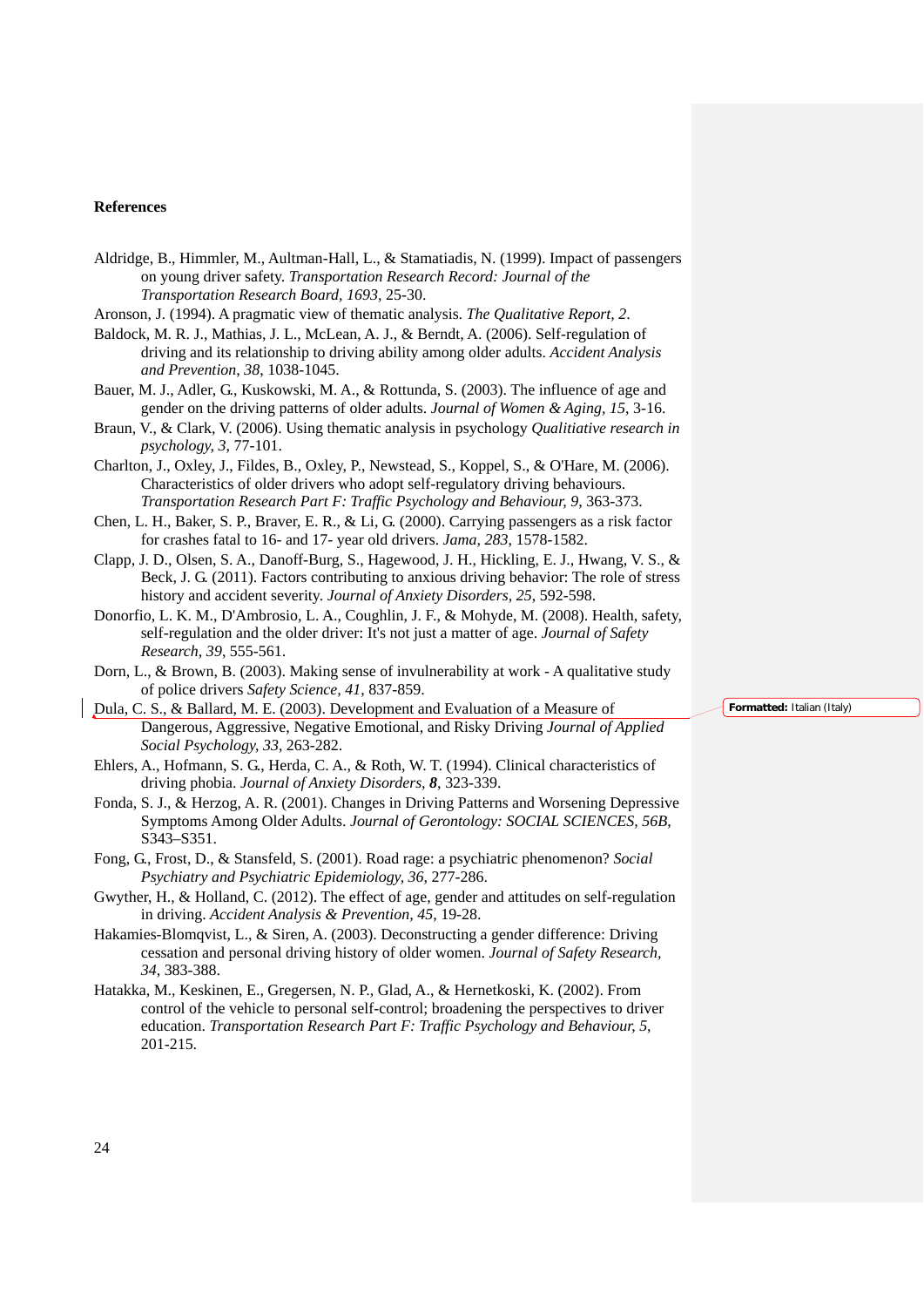- King, Y., & Parker, D. (2008). Driving violations, aggression and perceived consensus. *Revue Européenne de Psychologie Appliquée/European Review of Applied Psychology, 58*, 43-49.
- Klein, W. M. P., Harris, P. R., Ferrer, R. A., & Zajac, L. E. (2011). Feelings of vulnerability in response to threatening messages: Effects of self-affirmation. *Journal of Experimental Social Psychology, 47*, 1237-1242.

Krueger, R. A. (1988). *Focus groups: a practical guide for applied research*. London: Sage.

- Lajunen, T., & Summala, H. (1995). Driving experience, personality, and skill and safetymotive dimensions in drivers' self-assessments. *Personality and Individual Differences, 19*, 307-318.
- Lang, B., Parkes, A., & Fernandez Medina, K. (2013). *Driving choices for the older motorist: The role of self-assessment tools*. London: RAC Foundation Report.
- Lazarus, R. S., & Folkman, S. (1984). *Stress, appraisal and coping* New York Springer
- Marottoli, R. A., Mendes de Leon, C. F., Glass, T. A., Williams, C. S., Cooney, L. M., & Berkman, L. F. (2000). Consequences of Driving Cessation: Decreased out of home activity levels. *Journal of Gerontology, 55*, 334-340.
- Marottoli, R. A., & Richardson, E. D. (1998). Confidence in, and self-rating of, driving ability among older drivers. *Accident Analysis & Prevention, 30*, 331-336.
- Matthews, G. (2002). Towards a transactional ergonomics for driver stress and fatigue. *Theoretical Issues in Ergonomics Science, 3*, 195-211.
- Matthews, G., Desmond, P. A., Joyner, L., Carcary, B., & Gilliland, K. (1997). A comprehensive measure of driver stress and affect. In T. Rothengatter & E. Carbonell Vaya (Eds.), *Traffic and Transport Psychology: Theory and Application* Amsterdam Pergamon
- Matthews, G., Dorn, L., & Glendon, I. (1991). Personality correlates of driver stress. *Personality and Individual Differences, 12*, 535-549.
- Millstein, S. G., & Halpern-Felsher, B. L. (2002). Perceptions of risk and vulnerability. *Journal of Adolescent Health, 31*, 10-27.
- Molnar, L., Eby, D., Scott Roberts, J., St.Louis, R., & Langford, J. (2009). A new approach to assessing self-regulation by older drivers: development and testing of a questionnaire instrument. Report No. M-CASTL-2009-04. In. Ann Arbor: University of Michigan Transportation Research Institute.
- Musselwhite, C. (2006). Attitudes Towards Car Driving Behaviour: Categorising and Contextualising Risk. . *Accident Analysis and Prevention, 38*, 324-333.
- Musselwhite, C., & Haddad, H. (2010a). Exploring older drivers' perceptions of driving. *European Journal of Ageing, 7*, 181-188.
- Musselwhite, C., & Haddad, H. (2010b). Mobility, accessibility and quality of later life. *Quality in Ageing and Older Adults, 11*, 25-37.
- Nagy Hesse-Biber, S., & Leavy, P. (2006). *The practice of qualitative research* London Sage.
- Natalier, K. (2001). Motorcyclists' Interpretations of Risk and Hazard. *Journal of Sociology, 37*, 65-80.
- O'Connell, M. (2002). Social psychological principles: 'The group inside the person'. In R. Fuller & J. A. Santos (Eds.), *Human Factors for Highway Engineers* (pp. 201-215). Amsterdam: Pergamon.
- Oxley, J., & Whelan, M. (2008). It Cannot Be All about Safety: The Benefits of Prolonged Mobility. *Traffic Injury Prevention, 9*, 367-378.
- Perloff, L. S. (1983). Perceptions of Vulnerability to Victimization. *Journal of Social Issues, 39*, 41-61.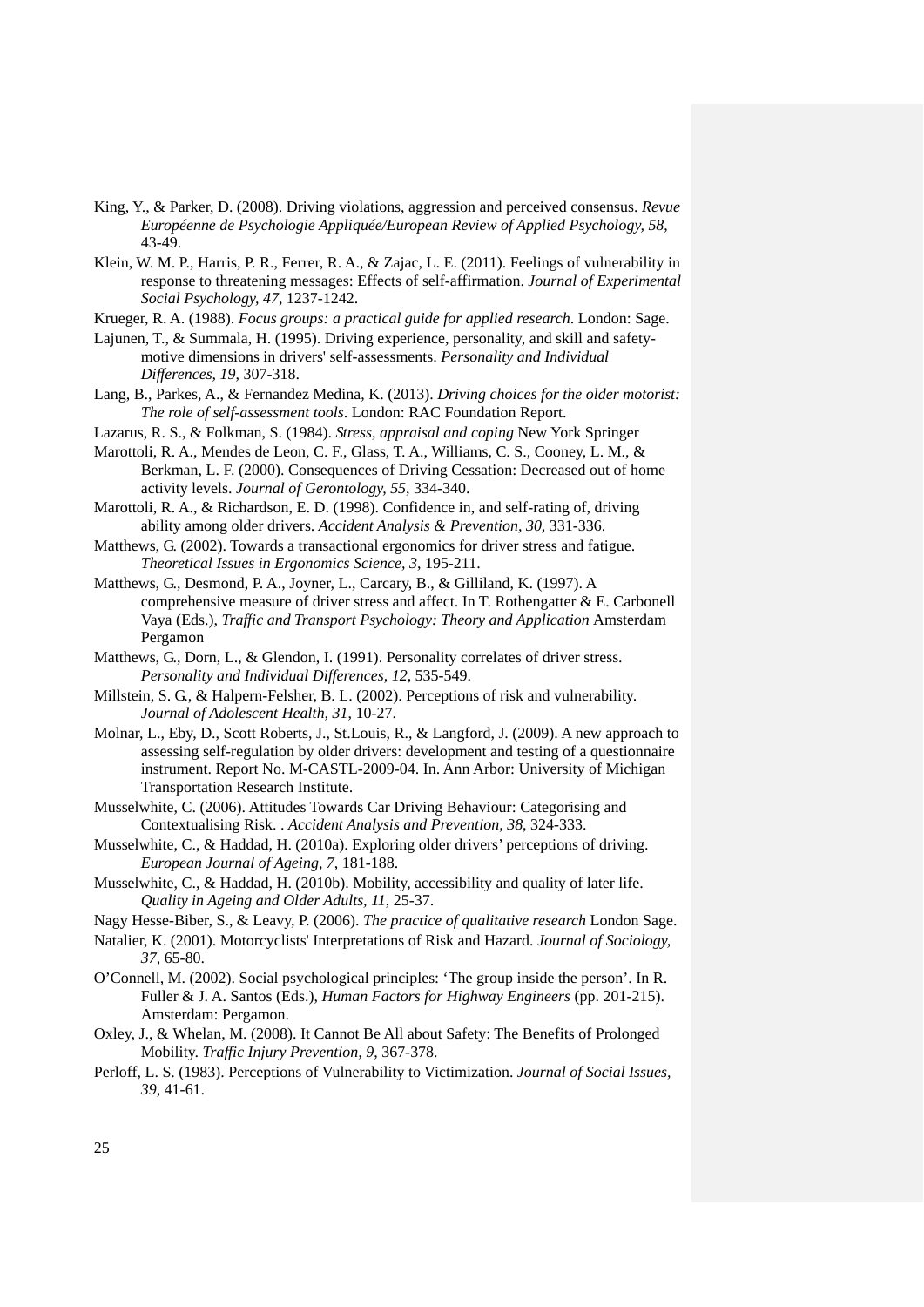- Rice, P., & Ezzy, D. (1999). *Qualitative Research and Evaluation Methods* (3rd ed.). Thousand Oaks, C.A: Sage.
- Roberts, L., & Indermaur, D. (2005). Boys and road rage: Driving-related violence in Western Australia,. *The Australian and New Zealand Journal of Criminology, 38 (5)*, 361-380.
- Rolls, G., & Ingham, R. (1992). *'Safe' and 'unsafe'—a comparative study of younger male drivers*. AA Foundation for Road Safety Research, Basingstoke, Hampshire, UK.
- Shua-Haim, J., Shua-Haim, V., & Ross, J. (1999). The co-pilot driver syndrome: A newly reported driving habit in patients with alzheimer's disease. *American Journal of Alzheimer's disease and other Dementias, 14*, 88-92.
- Siren, A., & Hakamies-Blomqvist, L. (2005). Sense and sensibility. A narrative study of older women's car driving. *Transportation Research Part F: Traffic Psychology and Behaviour, 8*, 213-228.
- Smart, R. G., Mann, R. E., & Stoduto, G. (2003). The prevalence of road rage: Estimates from Ontario, . *Canadian journal of public health. Revue canadienne de santé publique, 94*, 247-250.
- Taubman-Ben-Ari, O., Mikulincer, M., & Gillath, O. (2004). The multidimensional driving style inventory-scale construct and validation *Accident Analysis and Prevention, 36*, 323-332.
- Taylor, J., Deane, F., & Podd, J. (2002). Driving-related Fear: A Review *Clinical Psychology Review, 22*, 631-645.
- Ulleberg, P., & Rundmo, T. (2002). Risk–taking attitudes among young drivers: The psychometric qualities and dimensionality of an instrument to measure young drivers' risk–taking attitudes. *Scandinavian Journal of Psychology, 43*, 227-237.
- Vrkljan, B., & Millar Polgar, J. (2007). Driving safety in later life: Exploring the older driverpassenger relationship. In *11th International Conference on Mobility and Transport for Elderly and Disabled Persons*. Montreal.
- Warr, M. (1984). Fear of Victimization: Why are women and the elderly more afraid? . In *Social Science Quarterly (University of Texas Press)* (Vol. 65, pp. 681-702): University of Texas Press.
- Williams, A. F., Ferguson, S. A., & McCartt, A. T. ( 2007). Passenger effects on teenage driving and opportunities for reducing the risks of such travel. *Journal of Safety Research, 38*, 381-390.

**Formatted:** Italian (Italy)